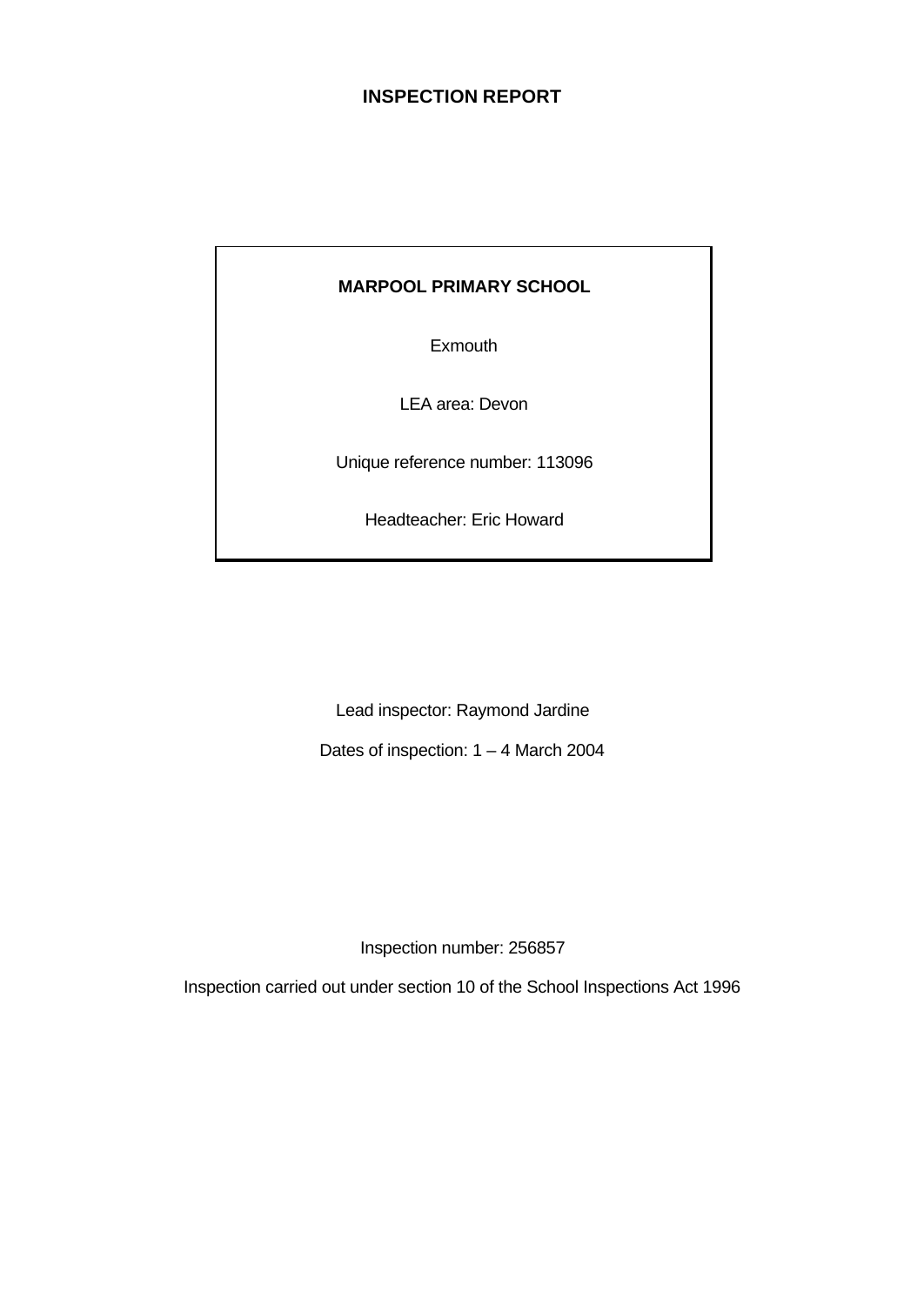© Crown copyright 2004

This report may be reproduced in whole or in part for non-commercial educational purposes, provided that all extracts quoted are reproduced verbatim without adaptation and on condition that the source and date thereof are stated.

Further copies of this report are obtainable from the school. Under the School Inspections Act 1996, the school must provide a copy of this report and/or its summary free of charge to certain categories of people. A charge not exceeding the full cost of reproduction may be made for any other copies supplied.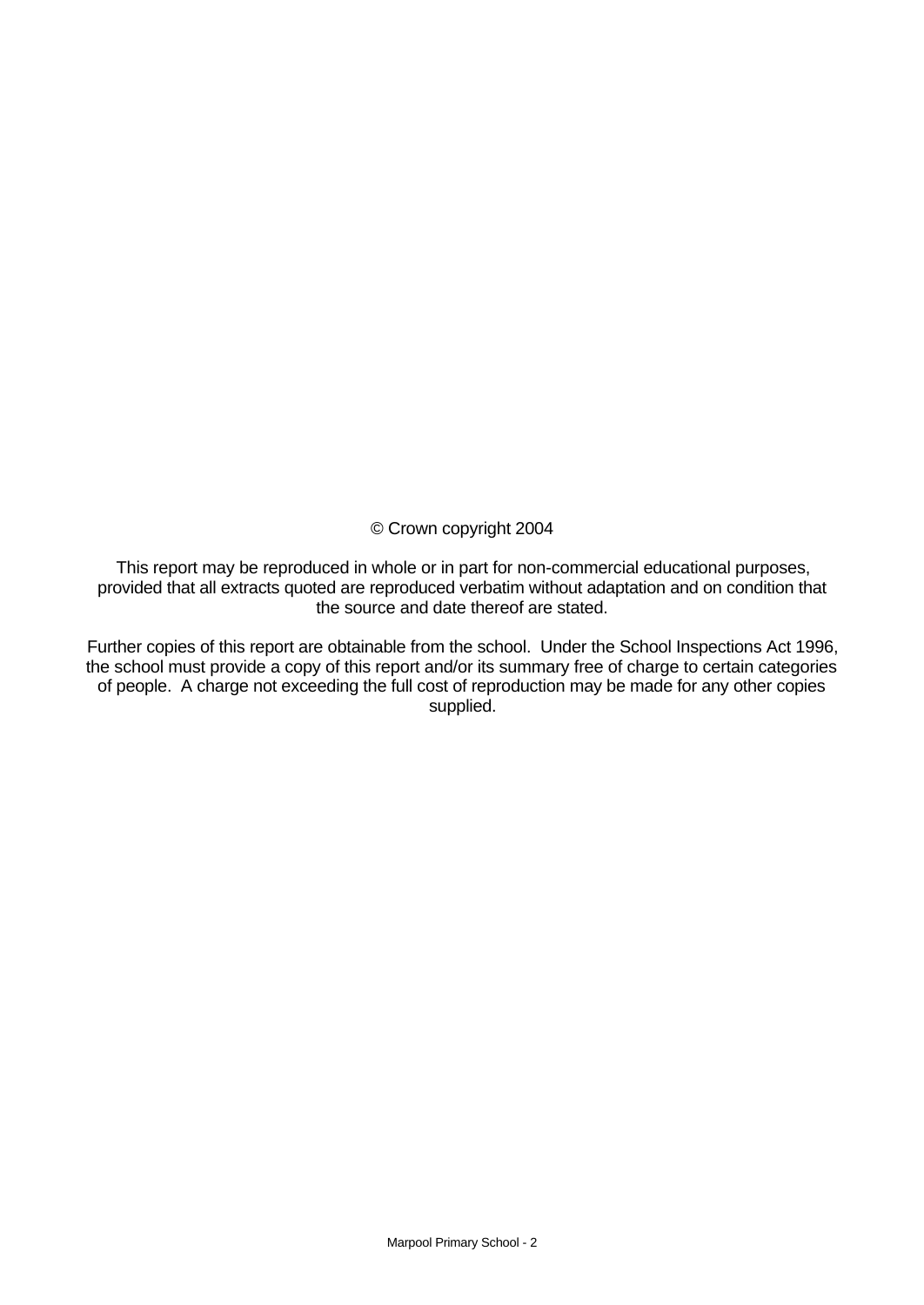# **INFORMATION ABOUT THE SCHOOL**

| Type of school:              | Primary                   |
|------------------------------|---------------------------|
| School category:             | Community                 |
| Age range of pupils:         | $3 - 11$                  |
| Gender of pupils:            | Mixed                     |
| Number on roll:              | 330                       |
| School address:              | Moorfield Road<br>Exmouth |
| Postcode:                    | Devon<br>EX8 3QW          |
| Telephone number:            | 01395 263961              |
| Fax number:                  | 01395 222342              |
| Appropriate authority:       | The governing body        |
| Name of chair of governors:  | <b>Barry Stanley</b>      |
| Date of previous inspection: | 23 March 1998             |

# **CHARACTERISTICS OF THE SCHOOL**

The school is larger than the average primary school and includes a nursery. Most pupils come from the immediate surrounding district of Withycombe Raleigh in Exmouth. Their social backgrounds vary widely; the proportion known to be eligible for free school meals is broadly average and has been rising a little in recent years compared to the national trend. Overall, the pupils' social and economic circumstances are below average.Almost all are of white UK heritage but a very small number are of mixed ethnic origins; none has English as an additional language.The proportion of pupils joining or leaving other than at the usual times is about average overall. However, more tend to join than leave; some enter in later Years 5 and 6 to make a fresh start when they have had difficulties in other schools. There are 68 pupils (20.6%) on the register of special educational need; about average. Of these, 23 receive additional support from outside agencies, including four who have a Statement of Special Educational Need. Their needs vary considerably. They include moderate and severe learning and social and emotional difficulties. Five pupils have speech and communication difficulties and a small number have hearing or visual impairment or other physical disabilities. In addition, one pupil has autistic tendencies and two are diabetic. Pupils' attainment on entry to school is wide in range but overall, it is below average, especially in relation to personal, language and number skills which are well below. The school gained Investor in People Award and a school Achievement Award in 2002. In addition, it gained an Eco-School Silver Award in the same year.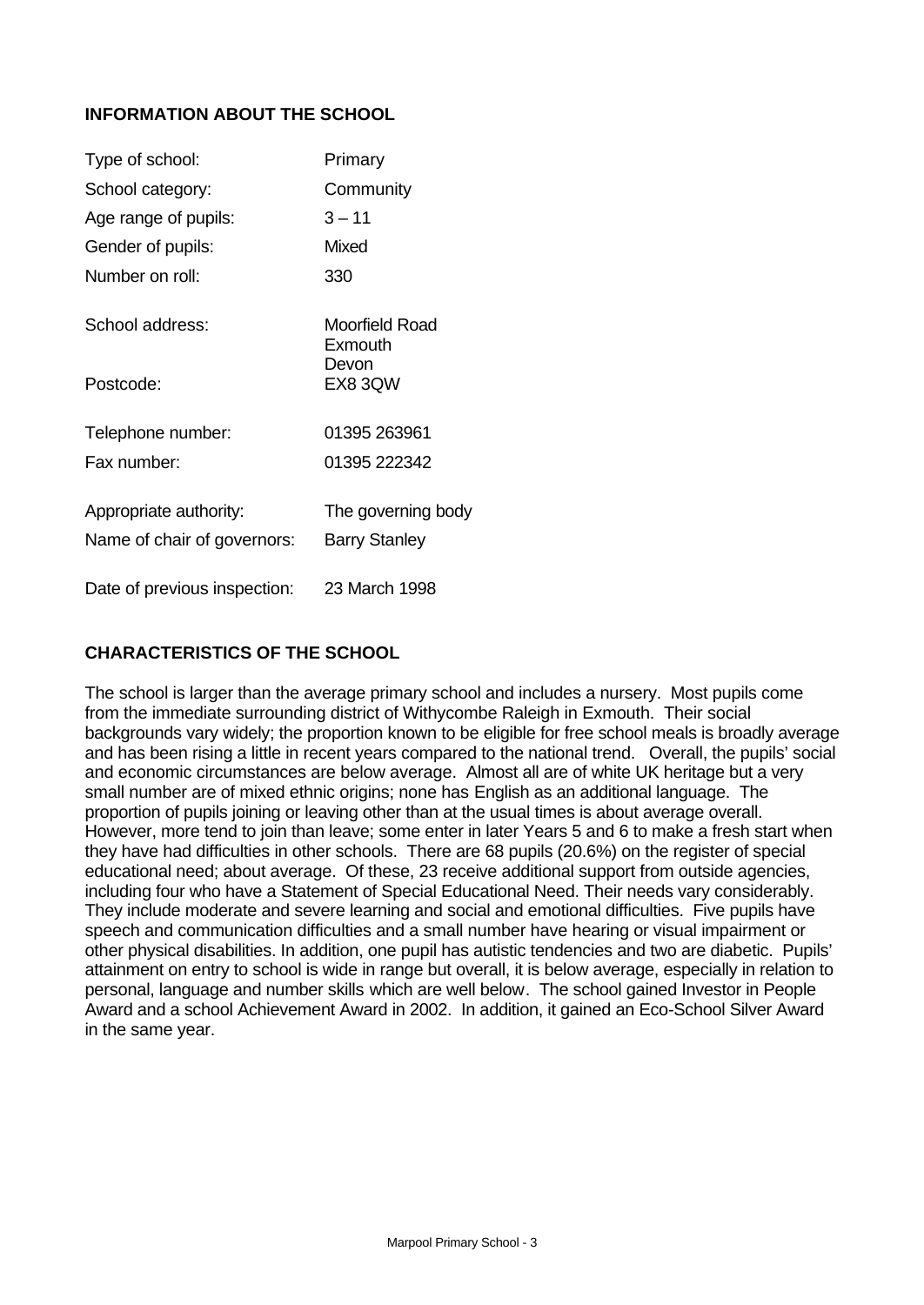# **INFORMATION ABOUT THE INSPECTION TEAM**

| Members of the inspection team |                        |                | <b>Subject responsibilities</b>             |
|--------------------------------|------------------------|----------------|---------------------------------------------|
| 7428                           | Ray Jardine            | Lead inspector | Science                                     |
|                                |                        |                | Information and communication<br>technology |
| 9446                           | <b>Helen Griffiths</b> | Lay inspector  |                                             |
| 17693                          | <b>Esther Digby</b>    | Team inspector | English                                     |
|                                |                        |                | Geography                                   |
|                                |                        |                | History                                     |
|                                |                        |                | English as an additional language           |
| 28071                          | <b>Andrew Williams</b> | Team inspector | <b>Mathematics</b>                          |
|                                |                        |                | Physical education                          |
|                                |                        |                | Religious education                         |
|                                |                        |                | Special educational needs                   |
| 32218                          | <b>Andrew Mumford</b>  | Team inspector | <b>Foundation Stage</b>                     |
|                                |                        |                | Art                                         |
|                                |                        |                | Design technology                           |
|                                |                        |                | <b>Music</b>                                |

The inspection contractor was:

Cambridge Education Associates

Demeter House Station Road **Cambridge** CB1 2RS

Any concerns or complaints about the inspection or the report should be made initially to the inspection contractor. The procedures are set out in the leaflet *'Complaining about Ofsted Inspections'*, which is available from Ofsted Publications Centre (telephone 07002 637833) or Ofsted's website (www.ofsted.gov.uk).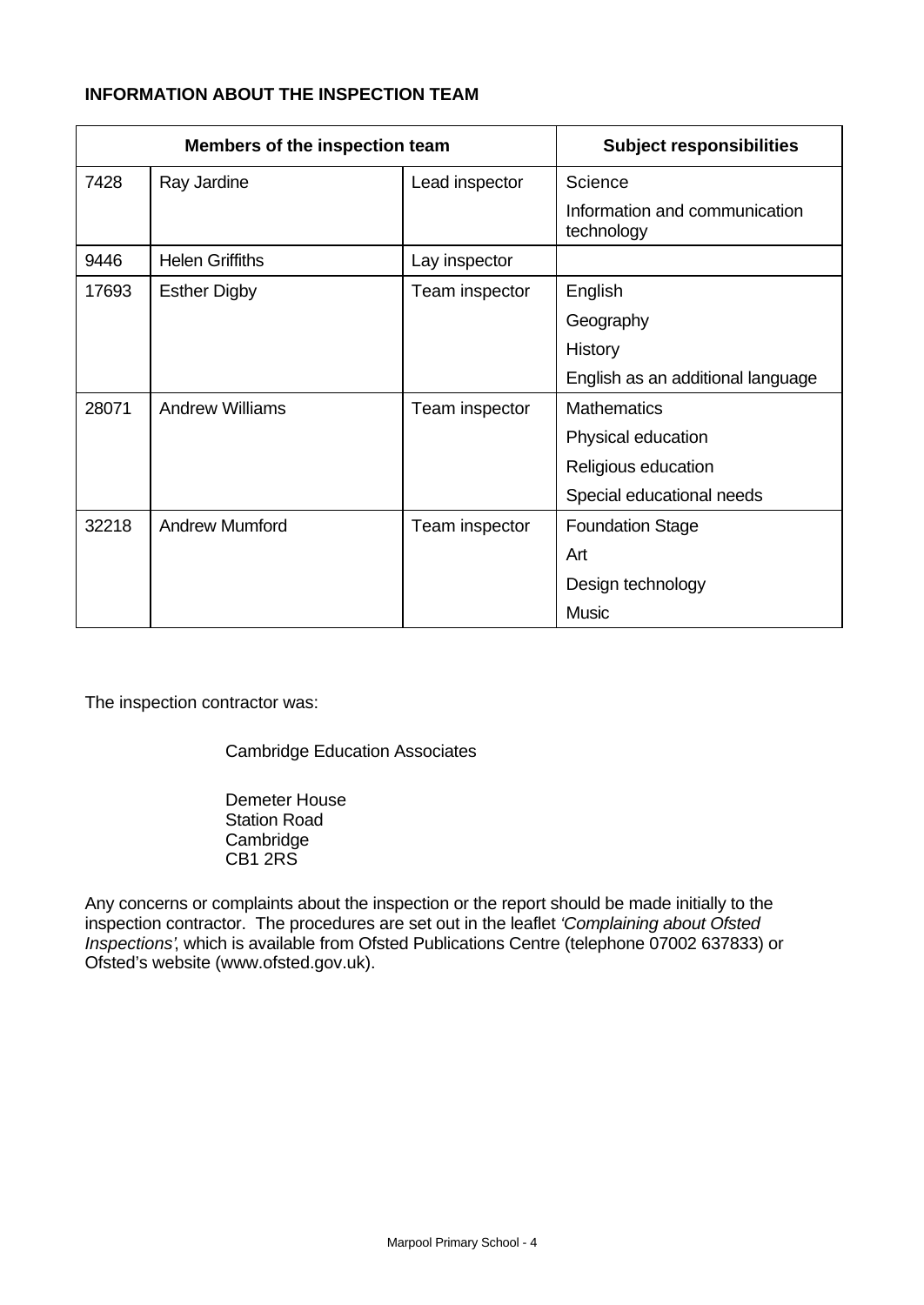# **REPORT CONTENTS**

|                                                                                                                                    | Page |
|------------------------------------------------------------------------------------------------------------------------------------|------|
| <b>PART A: SUMMARY OF THE REPORT</b>                                                                                               | 6    |
| <b>PART B: COMMENTARY ON THE INSPECTION FINDINGS</b>                                                                               |      |
| <b>STANDARDS ACHIEVED BY PUPILS</b>                                                                                                | 8    |
| Standards achieved in areas of learning and subjects                                                                               |      |
| Pupils' attitudes, values and other personal qualities                                                                             |      |
| <b>QUALITY OF EDUCATION PROVIDED BY THE SCHOOL</b>                                                                                 | 11   |
| Teaching and learning<br>The curriculum<br>Care, guidance and support<br>Partnership with parents, other schools and the community |      |
| <b>LEADERSHIP AND MANAGEMENT</b>                                                                                                   | 17   |
| <b>PART C: THE QUALITY OF EDUCATION IN AREAS OF LEARNING</b><br><b>AND SUBJECTS</b>                                                | 20   |
| AREAS OF LEARNING IN THE FOUNDATION STAGE                                                                                          |      |
| <b>SUBJECTS IN KEY STAGES 1 AND 2</b>                                                                                              |      |
| <b>PART D: SUMMARY OF THE MAIN INSPECTION JUDGEMENTS</b>                                                                           | 34   |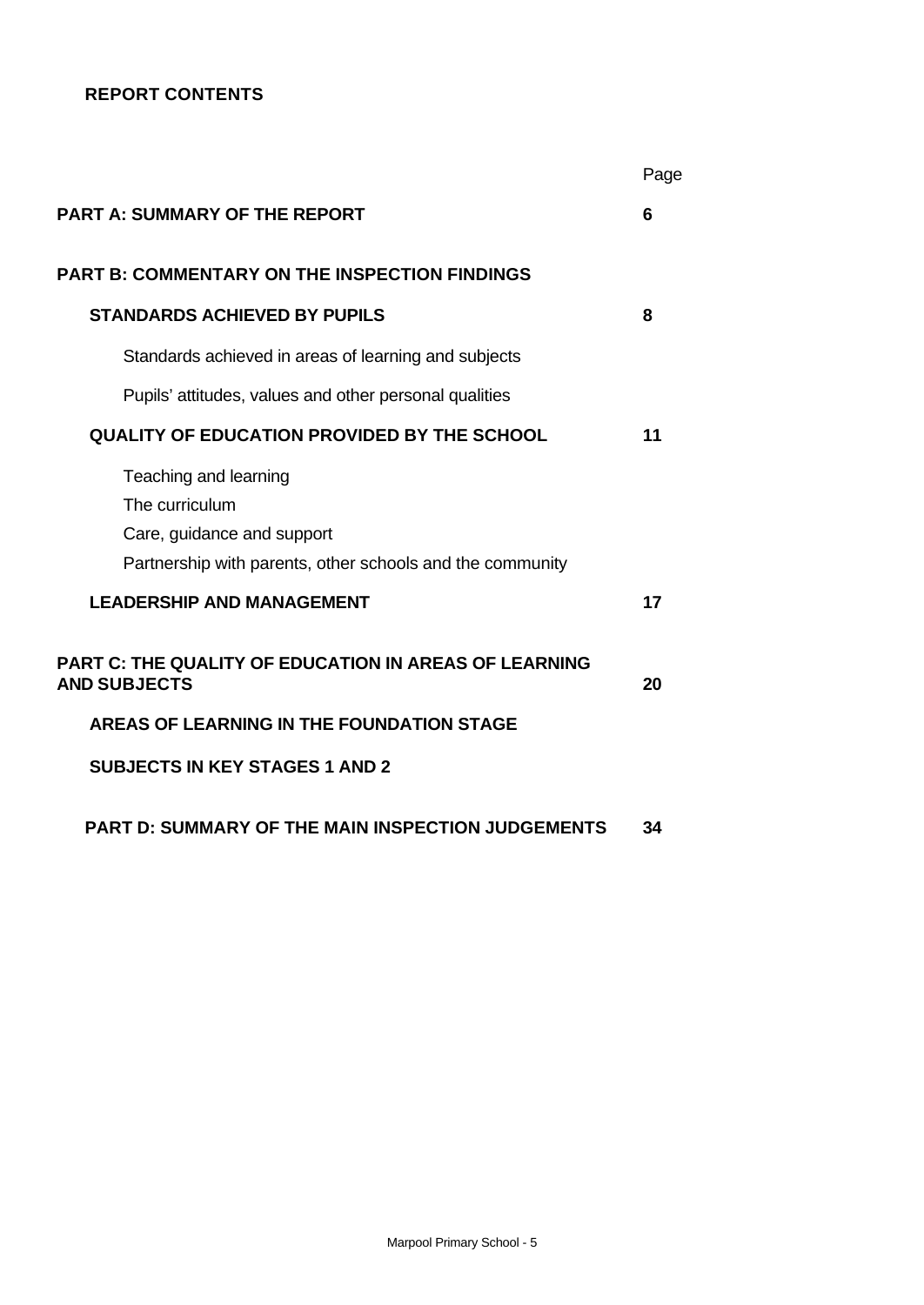# **PART A: SUMMARY OF THE REPORT**

# **OVERALL EVALUATION**

**Marpool is an effective school that provides very good value for money.** Pupils achieve well in most subjects and the school is very inclusive. The teaching is good; some is very good. Pupils enjoy school because its climate is very encouraging and the curriculum very broad and interesting. Management is very good under the strong leadership of the headteacher.

The school's main strengths and weaknesses are:

- Pupils achieve well, especially in mathematics, science and information and communication technology (ICT), but their writing is under-developed and ICT not applied enough in subjects
- Children in the Foundation Stage receive a good start to school and achieve well; the induction arrangements and partnership with parents are particularly effective
- Lessons are stimulating, very well planned and appropriately challenging for the range of pupils' abilities; as a result, pupils are enthusiastic learners
- Pupils are very well cared for and monitored by teachers, well-trained support assistants and adult helpers. Very good provision is made for pupils with special educational needs
- The curriculum is broad, innovative and much enriched through extra-curricular activities, visits and visitors. Gifted and talented pupils in particular gain much from these experiences
- The headteacher and assistant heads provide very good vision and direction, based on thorough monitoring and reviews. Staff work closely as a team and are reflective about their work

Reasonable progress has been made since the last inspection. Almost all the issues raised then have been addressed fully, especially the use of assessment and provision for pupils with special educational needs. However, not enough progress has been made in handwriting and spelling. Teaching quality has improved considerably, as have standards in science, mathematics and ICT.

| <b>Results in National</b><br>Curriculum tests at the end<br>of Year 6, compared with: |      | Similar schools |      |      |
|----------------------------------------------------------------------------------------|------|-----------------|------|------|
|                                                                                        | 2001 | 2002            | 2003 | 2003 |
| English                                                                                |      |                 |      |      |
| mathematics                                                                            |      |                 |      |      |
| science                                                                                |      |                 |      |      |

# **STANDARDS ACHIEVED**

*Key: A - well above average; B – above average; C – average; D – below average; E – well below average Similar schools are those with similar percentages of pupils eligible for free school meals*

**Overall achievement is good**. In 2003, Year 6 pupils' standards in English were below those nationally but both mathematics and science were in line. In relation to similar schools, standards in English were average; in mathematics and science they were well above. The school met its target for mathematics but fell short of it in English. Year 2 standards were in line with similar schools in reading but below in mathematics and well below in writing. Standards seen during the inspection show Year 6 pupils are about the national average in mathematics and science and pupils are achieving well in both. In English, they are below average; overall achievement is satisfactory but it is good in reading. Year 2 pupils achieve broadly average standards in reading but are well below average in their writing. In mathematics they are a little below average. In view of their attainment on entry they achieve well in both reading and mathematics; achievement in writing is satisfactory. Children in the Foundation Stage make good progress. Most are likely to achieve the goals they are expected to reach by the end of reception in their personal, social and emotional development, knowledge and understanding of the world, physical and creative development. However, most are likely to be below them in communication, language and literacy and mathematical development.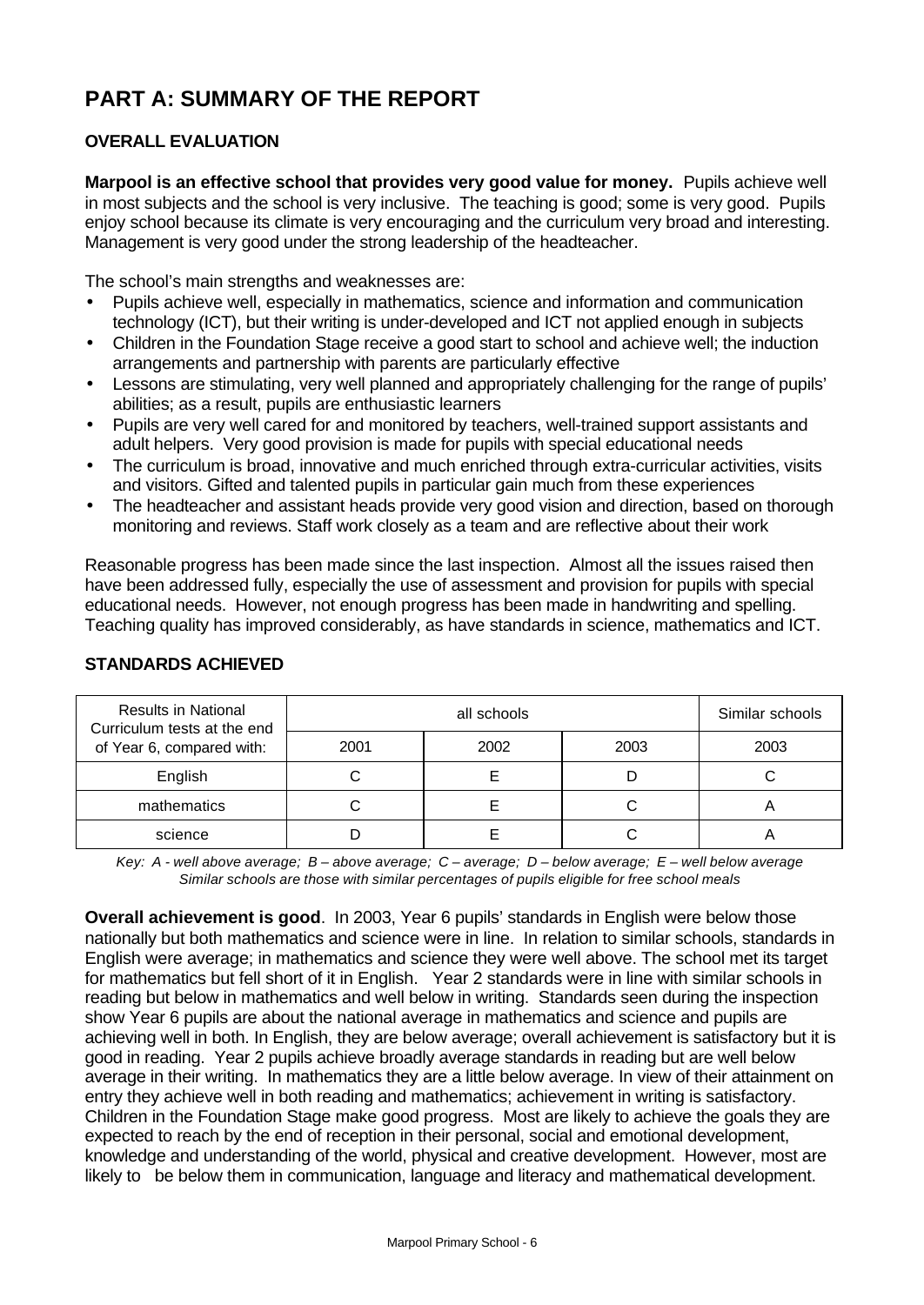Pupils acquire good ICT skills in a broad range of contexts, although they do not apply them enough in subjects. They also achieve well in history and physical education. Music is a strength. **Pupils' personal qualities**, **including their spiritual, moral, social and cultural development, are good.** They have positive attitudes, behave well and there have been no exclusions for several years. Attendance is about average and punctuality, good.

# **QUALITY OF EDUCATION**

# The **quality of education provided by the school is good**.

**Teaching quality is good**, especially in the Foundation Stage and in Years 3 to 6 where some is very good or excellent. Most lessons are very well planned, are stimulating and capture pupils' interest so that they learn well. Occasionally, where discussions are too long or there is too little challenge, behaviour deteriorates and the pace of learning slows. Teachers use their assessments very well to match tasks appropriately to pupils' abilities; learning support assistants and adult helpers are carefully briefed so that those with special educational needs are supported well. Teachers' very good questioning skills encourage pupils to think and explain. Resources are used well but the lack of sufficient ICT resources in classrooms constrains teachers and pupils.

The curriculum is very broad and enriched by a very good range of extra-curricular clubs, visits and events. The accommodation is fully utilised but is insufficient for the school's needs and the library is inadequate. Pupils are very well cared for, guided and supported and are much involved in school life. The school's partnerships with parents, the community and other schools are very good.

# **LEADERSHIP AND MANAGEMENT**

# **Leadership and management are very good.**

The headteacher's vision for the school as a learning community for all is very evident in its work and he provides very good leadership. Staff are delegated much responsibility and work closely. Management is very good, particularly the school's systems for monitoring and comparing its performance and its financial management. Governors carry out their statutory duties well and are effective, but they need to be more fully involved in monitoring the progress of school priorities.

# **PARENTS' AND PUPILS' VIEWS OF THE SCHOOL**

Parents are highly satisfied. They strongly support the school and are much involved. They feel well informed and believe that the teaching is good and that their children are expected to work hard. Pupils are also very happy with school; they feel secure and find other children friendly. Most think their lessons are interesting; their teachers listen to their ideas and help them improve.

# **IMPROVEMENTS NEEDED**

The most important things the school should do to improve are:

- Take steps to improve pupils' writing skills to enable them to write accurately and at length in a range of contexts
- Provide training and ICT resources to enhance teaching and learning and to enable pupils to apply their ICT skills across subjects to raise their standards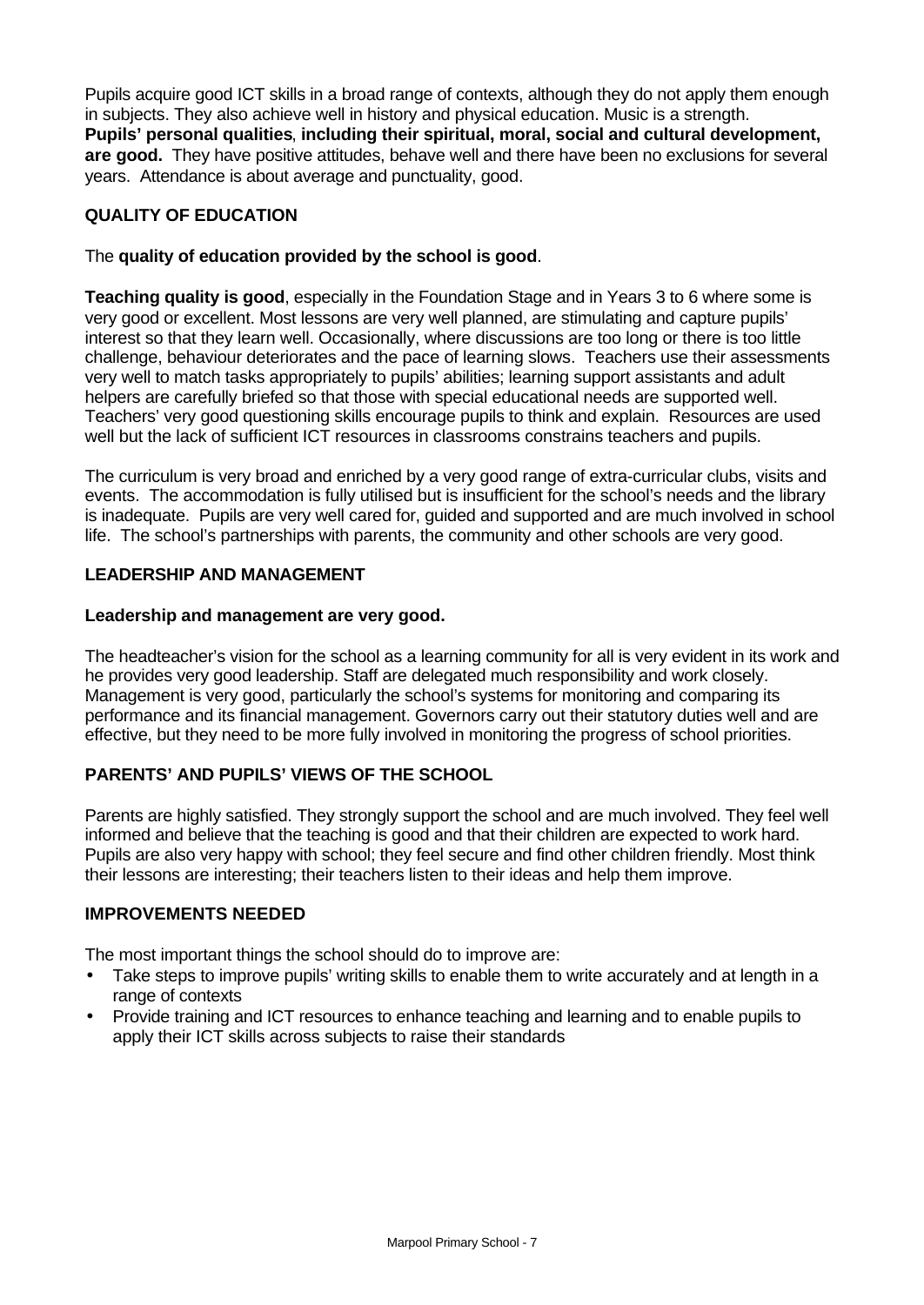# **PART B: COMMENTARY ON THE INSPECTION FINDINGS**

# **STANDARDS ACHIEVED BY PUPILS**

# **Standards achieved in areas of learning and subjects**

Achievement is good in Years 1 and 2 and in Years 3 to 6. Children in the Foundation Stage make good progress and are likely to achieve the expected goals for their age in most areas of learning. Pupils with special educational needs and those more able, gifted and talented make good progress. By Year 6, standards are broadly average in most subjects; in music they are good.

# **Main strengths and weaknesses**

- Pupils achieve well in mathematics, science and in information and communication technology (ICT) skills but they do not apply their ICT skills enough in other subjects
- Standards in English are below average; reading is better than writing by Year 6. Pupils could achieve better in their handwriting, spelling and extended writing
- Children in the Foundation Stage achieve very well in their personal, social and emotional development and well in all the other areas of learning
- Pupils with special educational needs make good progress because their targets and education plans are well founded and support provided for them in lessons is good
- More able, gifted and talented pupils achieve well; most lessons are well planned to meet their needs. There are particular strengths in music and sports

# **Commentary**

1. In 2003, pupils' standards in national tests in Year 6 were below those nationally in English but in line in both mathematics and science. In relation to socio-economically similar schools, standards were about the same in English but well above in both mathematics and science. Those pupils who were in the school throughout Years 2 to Year 6 achieved very well compared to others nationally. There were a significant proportion of pupils who joined the school in Years 5 and 6, sometimes seeking a fresh start and whose achievements were not as high. Good proportions achieved above the expected Level 4 in both mathematics and science but in English the proportion was relatively low. The school exceeded its target for mathematics in 2003 but fell a little short of its target in English. There have been no patterns of difference in the attainment of boys and girls in recent years. Overall the 2003 results showed an improvement over the previous year in all three subjects. In English, writing standards lagged behind reading by some margin; a weakness the school is aware of and which is a current priority for development.

| Standards in: | School results | National results |
|---------------|----------------|------------------|
| English       | 26.1(24.1)     | 26.8 (27.0)      |
| mathematics   | 27.1(25.2)     | 26.8 (26.7)      |
| science       | 29.0 (26.4)    | 28.6 (28.3)      |

#### *Standards in national tests at the end of Year 6 – average point scores in 2003*

*There were 41 pupils in the year group. Figures in brackets are for the previous year*

2. Inspection findings confirm that the improved standards of the previous year in Year 6 are being sustained. Standards in English are below average. Pupils achieve satisfactorily overall, but writing is considerably weaker than reading. Handwriting and spelling are not well developed and many pupils do not write at length as well as they should. There are some signs of improvement in pupils' enthusiasm for writing as a result of a more intensive focus on it by the school. Reading standards are better; pupils enjoy reading and talk enthusiastically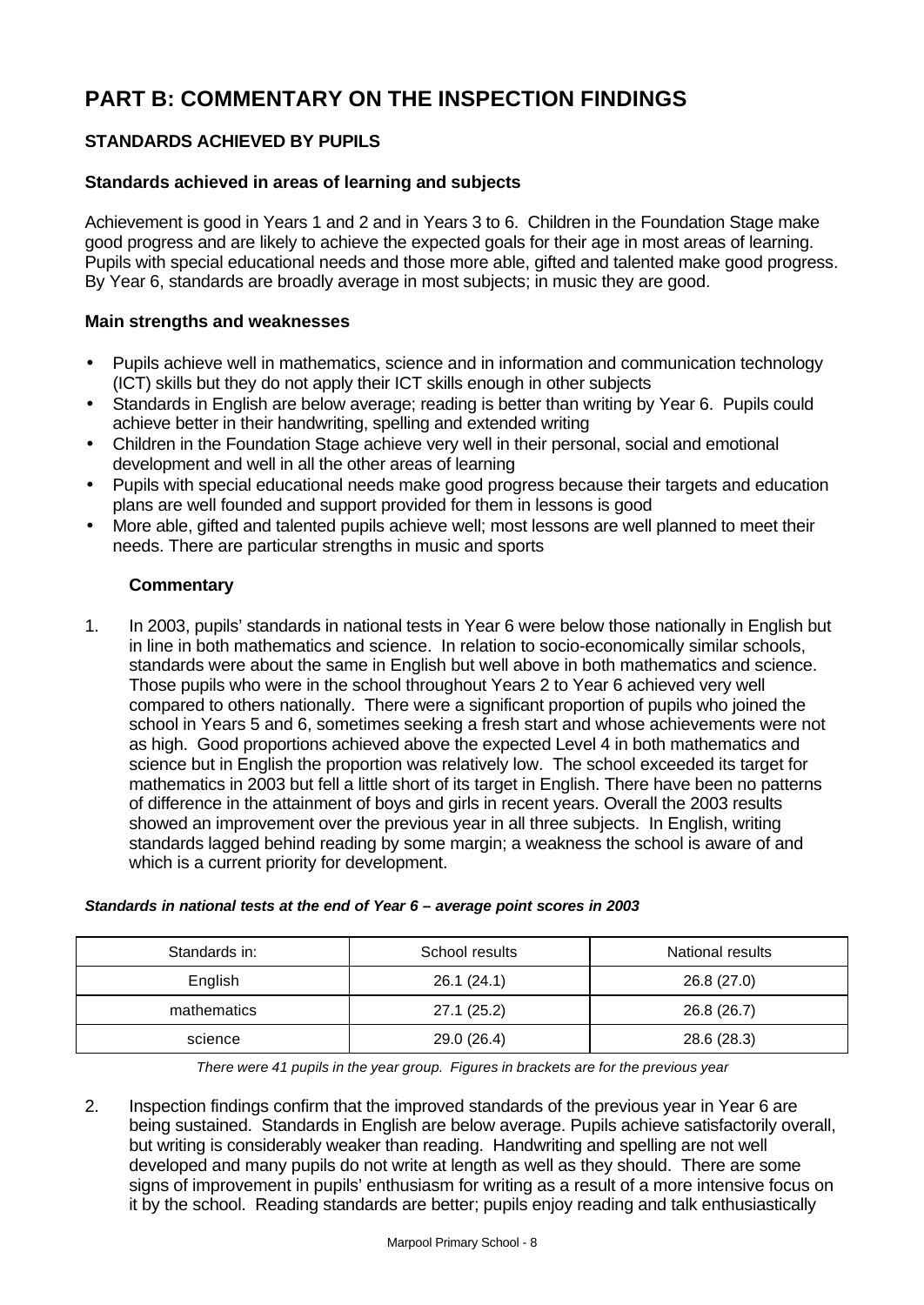about the stories and characters. Standards in both mathematics and science are about average and pupils achieve well in both subjects; in science their understanding of scientific principles and knowledge of facts are particularly good but the more able in Year 6 could do better in their enquiry skills. Pupils also achieve well in their acquisition of ICT skills across a broad range of contexts and applications. Teaching in the subject is good and the ICT suite used very well but there are too few opportunities provided to apply pupils' skills across subjects. Pupils attain the standards expected in the agreed syllabus in religious education by Year 6. In both history and physical education pupils achieve well, especially in gymnastics. The provision for music is very good. Many pupils have additional music tuition or are involved in the very good choir; and, as a result, they achieve well and some, very well. Overall standards in music by Year 6 are good.

3. In 2003, standards in national tests for Year 2 pupils were below the national average in reading, but well below in both writing and mathematics. When compared to similar schools, standards were about average in reading but well below in writing and below in mathematics. In mathematics the proportion achieving the expected Level 2 was in line with that nationally but few pupils exceeded it. Standards by Year 2 have remained below or well below the national average in recent years, although reading improved in 2003.

| Standards in: | School results | National results |
|---------------|----------------|------------------|
| reading       | 14.9 (13.9)    | 15.7 (15.8)      |
| writing       | 12.5(13.3)     | 14.6 (14.4)      |
| mathematics   | 14.7 (15.6)    | 16.3 (16.5)      |

#### *Standards in national tests at the end of Year 2 – average point scores in 2003*

*There were 48 pupils in the year group. Figures in brackets are for the previous year*

- 4. Standards seen during the inspection in Year 2 are broadly average in reading and pupils' progress is good as a result of effective guided reading sessions and well-targeted reading support for individuals. In mathematics and science, pupils' standards are a little below average. Taking account of their attainment on entry, pupils achieve well in these subjects. However, writing standards are well below average. Pupils have not been achieving enough but the current school focus on improving writing is having a positive impact.
- 5. Pupils enter the nursery with below average attainment particularly in their language, number and personal and social skills. Provision in the Foundation Stage is good and it is well led. As a result, pupils achieve very well in their personal, social and emotional development because of the strong emphasis placed on this area of learning in both nursery and reception years. In their communication language and literacy, mathematical, physical and creative development, pupils achieve well. In most areas of learning, pupils are likely to achieve the expected goals for their age, but in their communication, language and literacy and mathematical development, most are likely to be below them by the end of their reception year.
- 6. The school is very inclusive. Pupils are closely monitored; targets are set for them in key areas and boys and girls achieve equally well. Those with special educational needs make good progress because their education plans are specific, well targeted and staff know these pupils very well. Support provided for them by the special educational needs co-ordinator and support staff is very effective. More able, gifted and talented pupils also achieve well, partly because good opportunities are provided for them through enrichment and extra-curricular activities; for example, music tuition and coaching from experts in gymnastics and other sports. Most lessons are also adapted well for the range of abilities in them.
- 7. The good achievements in most areas across the school owe much to the very good leadership of the headteacher, who receives very good support from his assistant headteachers. They have inspired a very good team spirit throughout the staff, focused on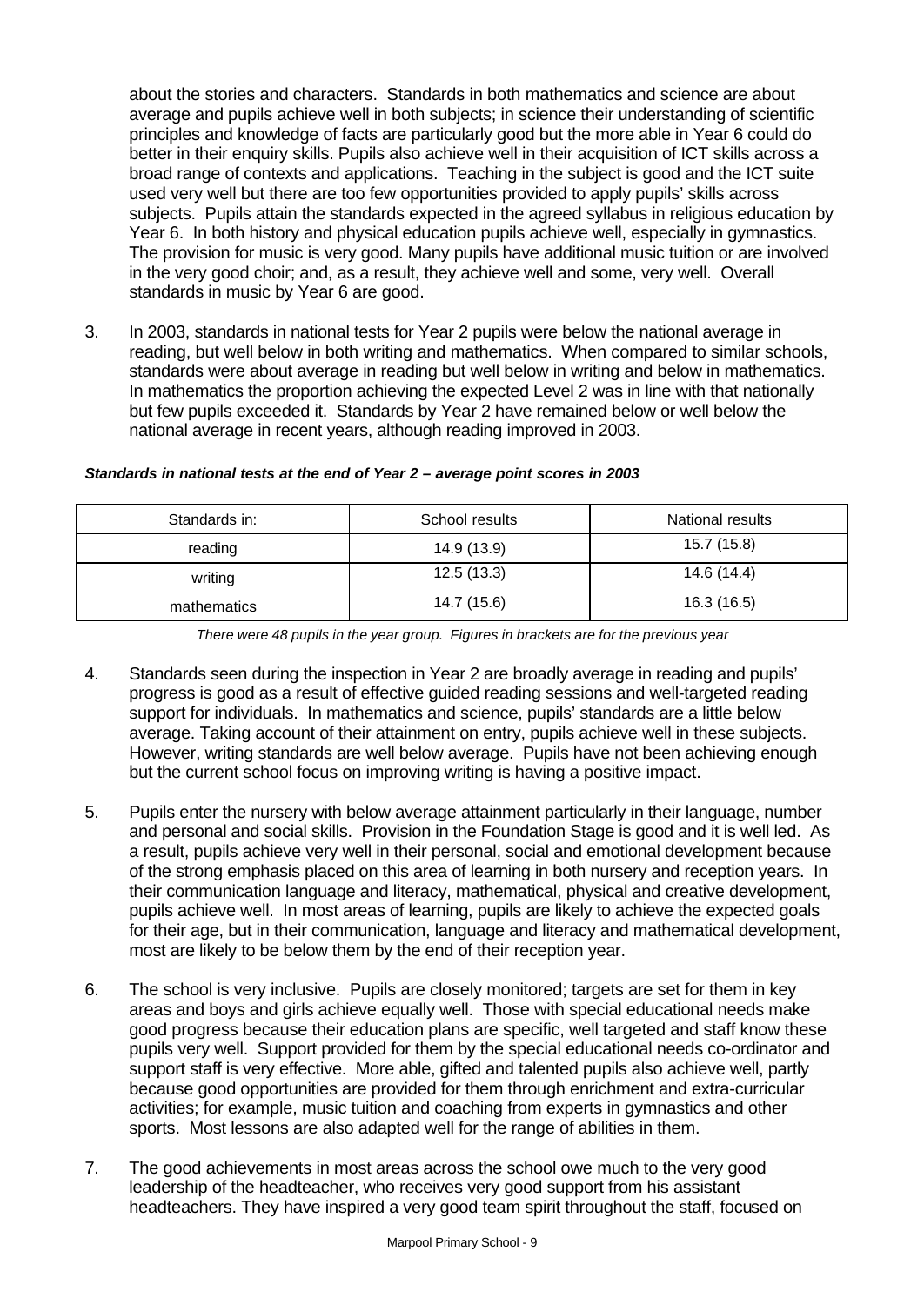achieving high standards and a breadth of experience for all pupils. A strong feature is the way in which the school evaluates its performance, especially teaching and pupils' achievements, and encourages staff to be innovative and share the best practice. Teaching quality is consequently good and the curriculum carefully planned to ensure pupils in the mixed age classes throughout the school build on their knowledge and skills progressively.

# **Pupils' attitudes, values and other personal qualities**

Pupils' attitudes and behaviour are good. Their attendance is satisfactory, punctuality good and they enjoy school. Their moral, social, spiritual and cultural development is good and contributes much to the school's ethos

# **Main strengths and weaknesses**

- Pupils show much interest in learning, concentrate well and are enthusiastic.
- Because teachers have high expectations and manage pupils well, pupils' behaviour is good in lessons, assemblies and around the school.
- Relationships between pupils and among pupils and adults are very good. Pupils show good respect for one another's feelings and beliefs and are supportive of one another.
- Pupils are confident and very willing to take responsibility.

- 8. At all stages, pupils enjoy school and all it has to offer. Children in the nursery and reception classes settle quickly into school routines and inter-act very well with older pupils. Pupils have good attitudes to learning and want to do well. Some are highly articulate and keen to enter into discussion. They listen well to the views of others and co-operate well. For example, in a Year 5/6 science lesson on reproduction in plants, pupils worked through the problem set them by their teacher by discussing it well in pairs. Pupils respond well to teachers' expectations of good behaviour. They are courteous and helpful to visitors.
- 9. Behaviour is good throughout the school in lessons, assemblies and playtimes. This reflects the views of the parents who responded to the questionnaire. Very occasionally, when the pace of a lesson slackens or pupils are kept seated on the carpet for too long, pupils' attention wanders and they become restive. Although school rules are kept to a minimum, pupils are very well aware of how they should behave and fully understand the difference between right and wrong. The school has very good systems to promote good behaviour through the house system and through the achievement awards and these are appreciated by pupils. At playtimes, because of good and pro-active supervision, pupils play well together; for example, boys and girls play football together, refereed by a lunchtime supervisor. No bullying or harassment was observed during the inspection. The school has very good strategies for handling it and pupils know what to do if it should occur.
- 10. Pupils are enterprising and respond well to the many very good opportunities for taking responsibility. They are also very keen to take part in the many extra-curricular activities. Relationships between pupils and adults and among the pupils themselves are good; for example, in a Year 5/6 PSHE lesson on emotions, the teacher's very good relationship with her class ensured that pupils felt confident, secure and able to talk about their fears, ensuring that they could make good progress in their understanding of their own and others' feelings.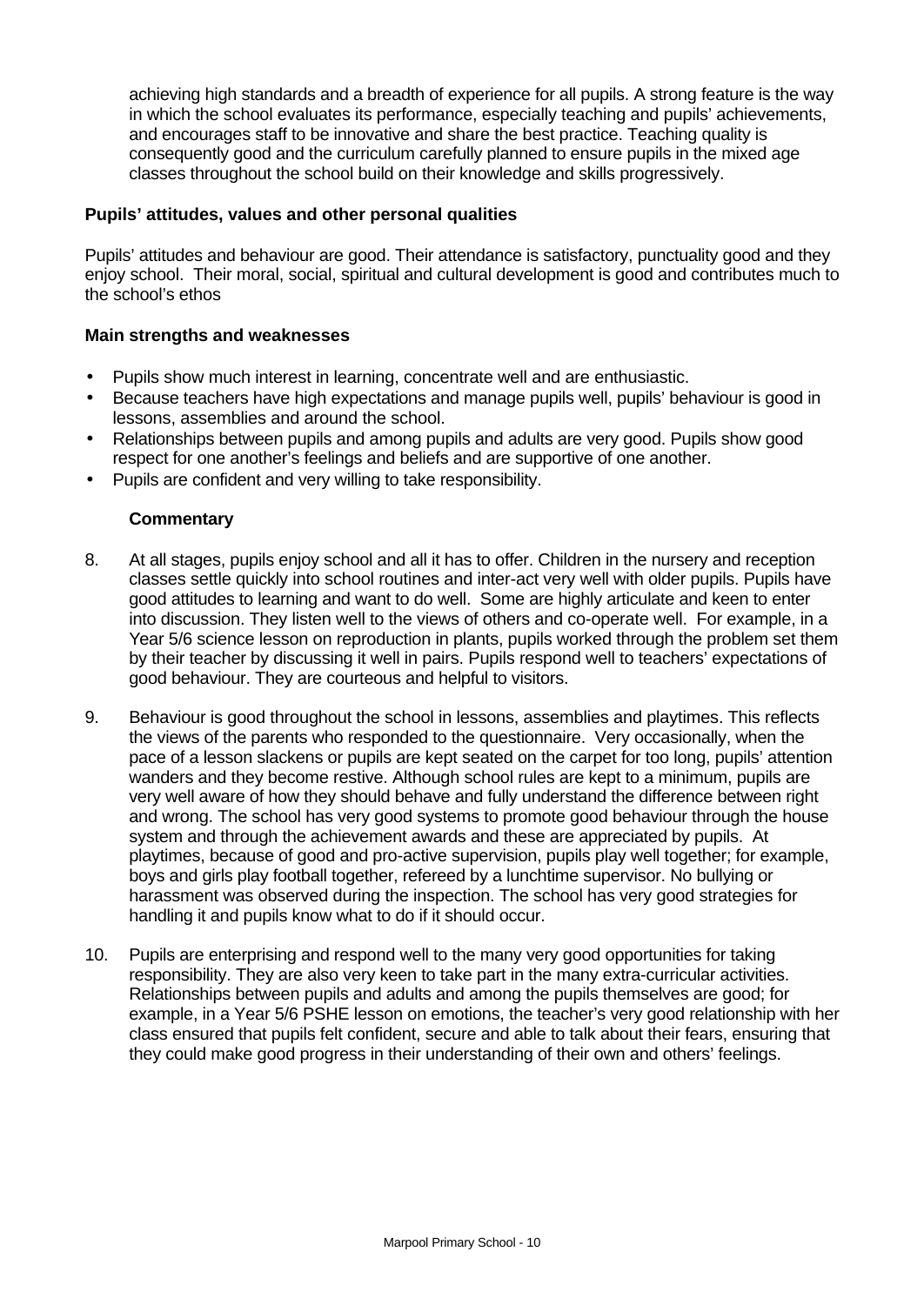# **Attendance**

#### *Attendance in the latest complete reporting year (%)*

| Authorised absence |     | Unauthorised absence |     |
|--------------------|-----|----------------------|-----|
| School data        | 6.0 | School data          | 0.2 |
| National data      | 5.4 | National data        | 0.4 |

| Unauthorised absence |     |  |  |  |
|----------------------|-----|--|--|--|
| School data<br>ሰ 2   |     |  |  |  |
| National data        | በ 4 |  |  |  |

*The table gives the percentage of half days (sessions) missed through absence for the latest complete reporting year.*

- 11. Attendance is in line with national figures and punctuality is good. Staff monitor attendance effectively and are well supported by the Educational Welfare Service. The school also operates a highly effective "Safe to School" programme, run by parent volunteers, to call families on the first morning of unexplained absence. Unauthorised absence is below average. This is despite the high mobility of families locally and a small number of families with attendance problems. There have been no exclusions since the last inspection six years ago.
- 12. Pupils' social and moral development is very good. They behave with consideration for others and have a well-developed sense of how their behaviour might affect others. Their sense of community is very well developed through the many opportunities for them to take responsibility and the wide range of extra-curricular activities. The School Forum makes a very good contribution to the life of the school; for example, at the meeting during the inspection, pupils discussed improvements to the school playground. The school is also a member of the Eco-Schools programme. In discussions, pupils felt confident that they could ask for help at any time from any adult in the school and could think of very little that they would like to change. Staff act as good role-models, presenting a calm and thoughtful approach to life and the school and discussing issues with pupils during the school day. The system of peer support, such as playground buddies and the Marpool minders, provides very good support among pupils. Children in the nursery and reception classes make very good progress in their personal, social and emotional development. The school's personal, social and health education programme makes a very good contribution to pupils' moral and social development. They are encouraged to think of others and they support several charities, which they choose themselves.
- 13. Provision for pupils' spiritual and cultural development is good. Pupils have many good opportunities to take part in concerts and music festivals and to reflect on their own beliefs and the beliefs of others through religious education and during collective worship. They show good self-knowledge in discussions. There are also good links with local churches. Pupils have the opportunity to study their own community through the many visits and activities provided for them. They also learn about other cultures through the many overseas visitors associated with the school's Comenius<sup>1</sup> Project and through residential visits in France and the Netherlands. However, there are too few opportunities for pupils to learn about the diversity of life in modern multicultural Britain.

# **QUALITY OF EDUCATION PROVIDED BY THE SCHOOL**

l

The quality of education is good. Teaching and learning are good throughout the school; some are very good and excellent. The curriculum is very broad and enriched through a very good range of extra-curricular clubs, activities and visits. Provision for pupils', health, welfare and safety is also very good. Pupils receive very good guidance and support, are regularly consulted and much involved in school life. The school has a very well developed partnership with parents, the community and with partner schools.

 $1$  This is a European Union funded project through which the school has established links with schools in five EU member countries to develop understanding and cultural awareness.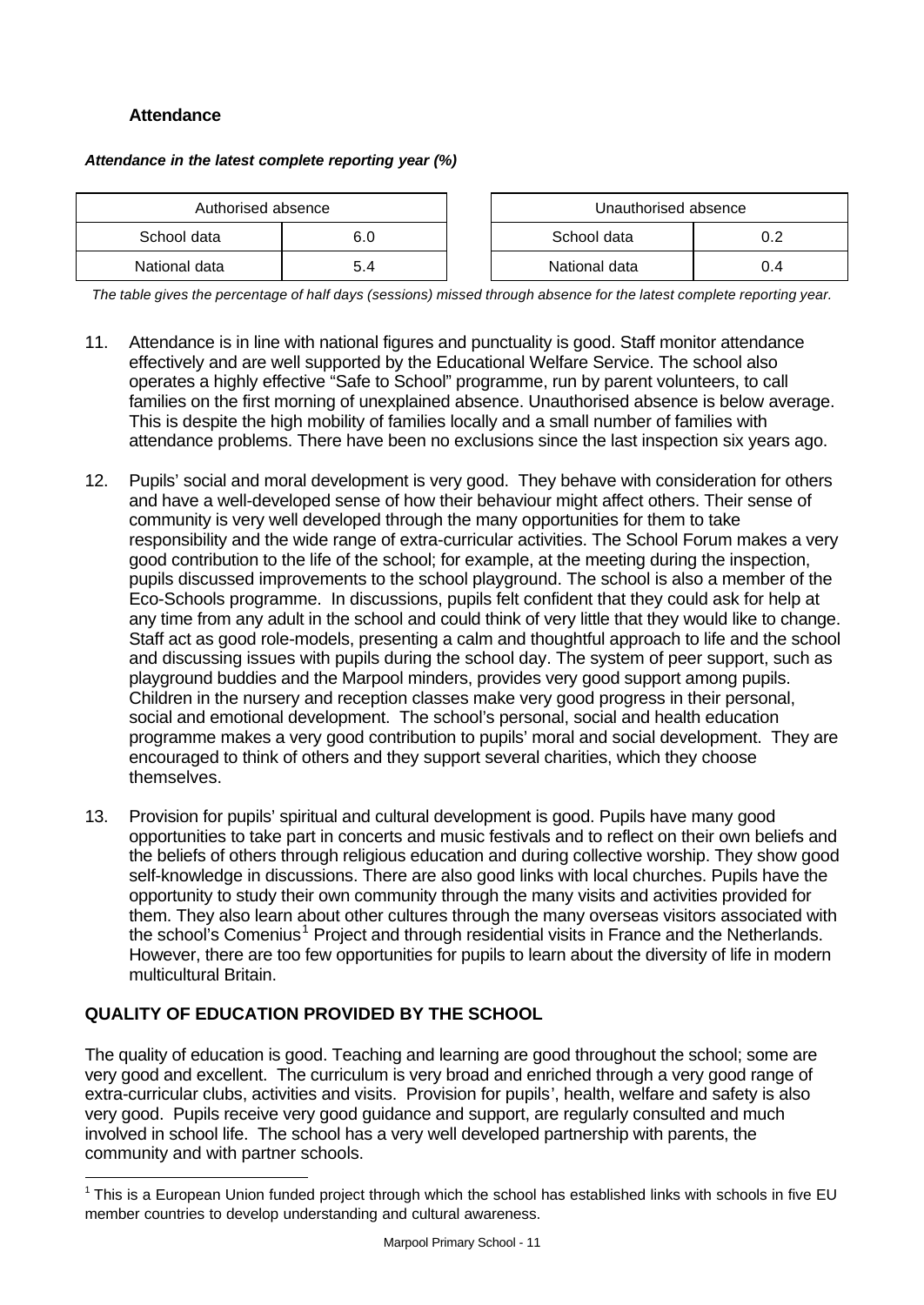# **Teaching and learning**

Teaching and learning are good and have improved since the last inspection. There are particular strengths in the Foundation Stage and in Years 3 to 6 where some teaching and learning are very good or excellent. Assessment is used very well to match work to pupils' capabilities and to monitor their progress.

# **Main strengths and weaknesses**

- The teaching of most subjects is good, including English, mathematics, science and ICT
- Most lessons are stimulating and capture pupils' interest, but on the few occasions when there is too little challenge, pupils lose concentration and their behaviour deteriorates
- Lessons are generally planned very well. In most, tasks are planned at several levels to meet the wide range of pupils' needs; technical vocabulary is highlighted and emphasised well
- Teachers use questioning and tasks to very good effect so that pupils are challenged to think and explain their reasoning; more able pupils learn well in most lessons as a result
- Learning support assistants and adult helpers are deployed effectively and provide good support to pupils with special educational needs
- Resources are used well to enhance learning, but the lack of computers, projectors and interactive whiteboards in classrooms limits the quality of presentation and discussion

# **Commentary**

14. Overall the quality of teaching and learning is good. There are strengths in the Foundation Stage where a substantial proportion is very good and in Years 3 to 6 where some excellent teaching was seen. The teaching of most subjects inspected is good, including those of English, mathematics, science and ICT and there are strengths in physical education and music. There was only one lesson with unsatisfactory teaching. Without exception, those many parents who responded to the inspection questionnaire thought the teaching good; parents think their children are expected to work hard and appreciate the guidance they are given to help their children at home. Pupils enjoy lessons and respond very positively to their teachers because the contexts chosen are often stimulating and challenging and relationships throughout are good.

#### *Summary of teaching observed during the inspection in 50 lessons*

| Excellent | Very good | Good     | Satisfactory | Unsatisfactor | Poor   | Very Poor |
|-----------|-----------|----------|--------------|---------------|--------|-----------|
| 2(4%)     | 13 (26%)  | 28 (56%) | 6(12%)       | (2%)          | 0 (0%) | $0(0\%)$  |

*The table gives the number of lessons observed in each of the seven categories used to make judgements about lessons; figures in brackets show percentages where 30 or more lessons are seen.*

15. Teaching quality has substantially improved since the last inspection. There are several underlying reasons for this improvement. Teaching is closely monitored and supported by senior managers and subject leaders; all teachers are in some way involved in observing each other. One benefit has been to disseminate the best practice and establish consistency in teaching methods. Consequently, pupils respond to common approaches; for example, by raising their 'thinking thumb' when they have ideas to share. They also experience consistent approaches to managing their behaviour and attention. The focus of training has also arisen from careful analyses of teaching quality; recent areas of improvement have been on teachers' and support staff's questioning skills and introducing accelerated learning<sup>2</sup> methods that are proving successful. The school has made some good appointments in recent years and the breadth of expertise that teachers share is impressive.

l  $2$  These are teaching methods based on research into how children learn.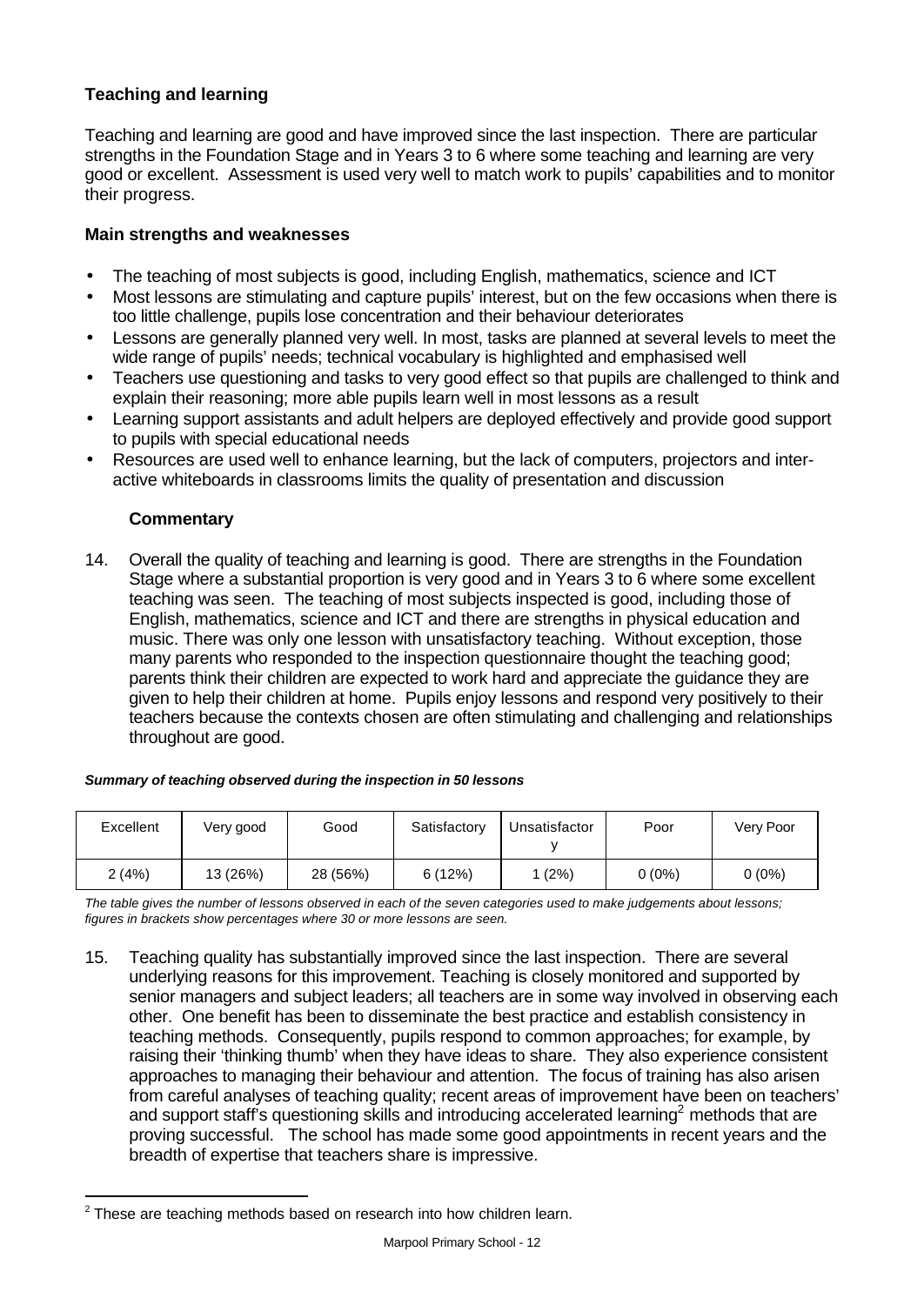- 16. Lesson objectives are almost always shared with pupils and used well to help them focus their work and consolidate what they have learned in good plenary sessions. Most lessons are very carefully planned. In the better teaching, activities and tasks are carefully graded to match the wide range of pupils' abilities within the mixed age classes so that all learn effectively. This was a key feature of an excellent mathematics lesson where Year 3 and 4 pupils solved word problems and learned strategies for dividing two digit numbers; for example, by 'chunking' them into manageable bits. Technical vocabulary is always highlighted in plans and emphasised in a variety of ways to ensure pupils quickly assimilate and apply new terms.
- 17. A variety of strategies is employed to ensure pupils' needs are met. Those with more severe learning difficulties tend to be concentrated into one of the three parallel age classes throughout the school to make the most efficient use of the learning support assistants and adult helpers available. These assistants are well briefed by teachers; they show a good balance of questioning and guidance when supporting individuals and groups. Well-taught booster lessons for targeted pupils in literacy and mathematics and a good reading recovery programme are also provided. As a result, the learning of pupils with special educational needs is good. Another feature is the very good questioning skills teachers and assistants show that encourages pupils to think and explain their reasoning, especially in mathematics and science lessons. More able pupils in particular respond well to the open questions teachers regularly use in the early part of lessons and the more challenging activities they are provided with. Overall, very good use is made of assessment to guide the pitch of the work, to group pupils and monitor progress towards their targets.
- 18. The pace of most lessons is maintained well because little time is lost in managing challenging behaviour or pupils off task. In the great majority of lessons, class management strategies are very good and praise in particular is used effectively. Teachers expect pupils to work independently and the level of co-operation between pupils on shared tasks is often good; for example, when working at computers in the ICT suite. Occasionally, however, class discussions extend for too long a period, some pupils become restless and teachers need to focus their attention again. In the one unsatisfactory lesson observed, pupils were not engaged or challenged sufficiently; they consequently lost interest and were not managed well so that their learning was too slow.
- 19. Resources are used well and in some lessons very effectively to enhance pupils' learning. For example, a range of resources such as number lines and squares helps pupils solve problems in mathematics and they often use whiteboards to show their responses to teachers in literacy lessons. A computer projector and inter-active whiteboard in the ICT suite is used very well to enhance the quality of discussions and to illustrate new skills but the lack of such resources in classrooms is frustrating to teachers who have the skills to explore their potential. There is only one computer in each classroom which limits their use in day-to-day work. Plans are in place to provide more of these resources this year to improve teaching quality further.
- 20. Homework is set regularly and generally extends the learning in lessons well. Marking is good; the best provides much feedback to pupils so that they are well informed of how they can improve and it is often supplemented with verbal feedback in subsequent lessons.

# **The curriculum**

The school provides a very good curriculum, which is broad and balanced. The high quality and range of learning opportunities are enhanced by the very good extra-curricular activities. The school makes best use of the limited accommodation available and uses resources well to support pupils' learning.

# **Main strengths and weaknesses**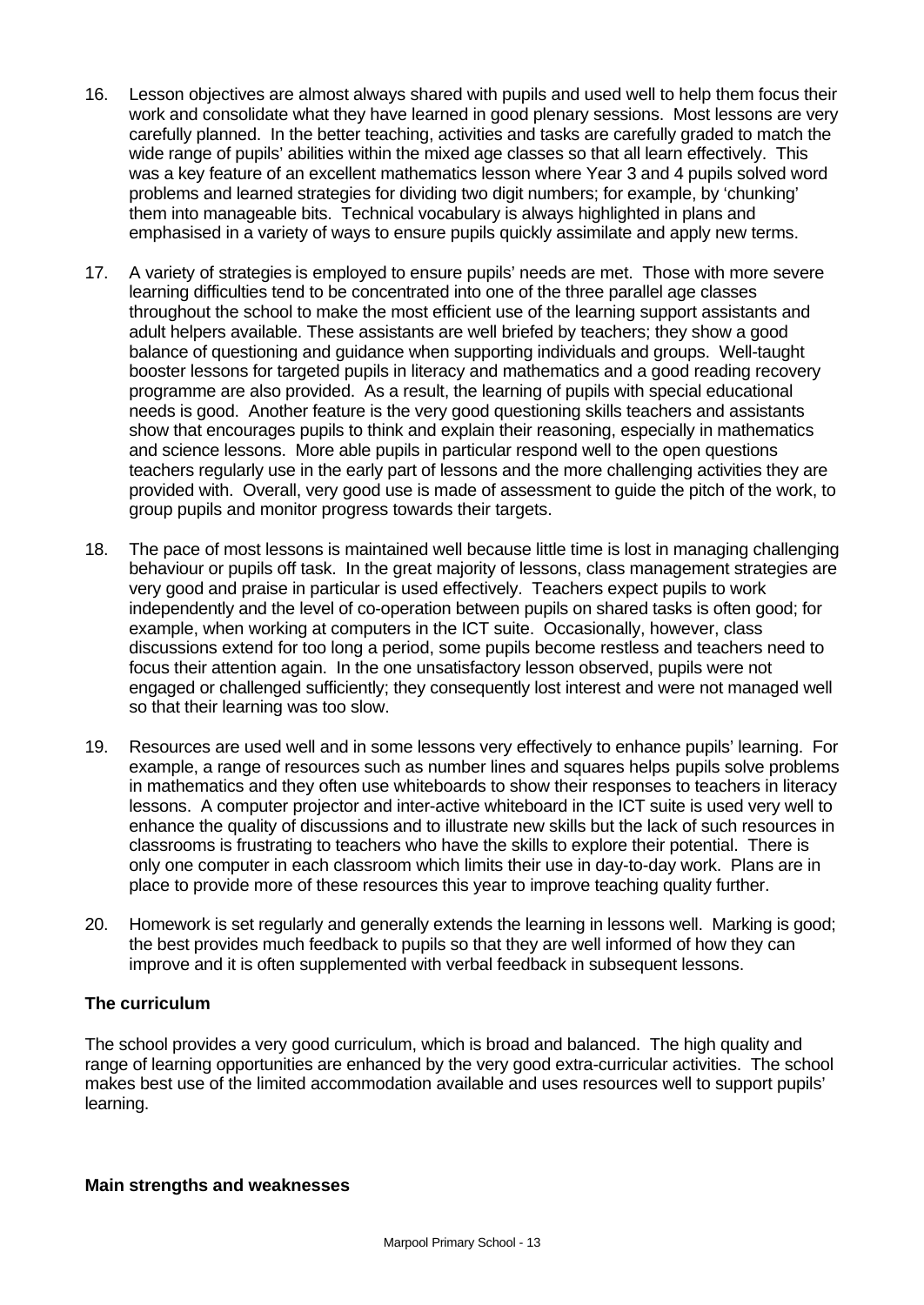- A wide range of stimulating activities is well matched to pupils' needs and increases their confidence and self-esteem.
- Planning is very good and linked to priorities for improvement.
- Innovative approaches to curriculum development are well supported by rigorous monitoring and evaluation.
- The provision for pupils with special educational needs is very good.
- Provision for extending learning through out-of-hours clubs and activities is very good.
- The accommodation is unsatisfactory for the needs of the school.

- 21. The innovative approach to curriculum development, which is informed by rigorous analysis, monitoring and review, is a key factor in the improvement in standards and good achievement of pupils. The headteacher, with the senior management team, provides outstanding curriculum leadership. This seeks to maximise the learning opportunities for all pupils through a curriculum that includes a range of strategies and teaching styles to promote pupils' confidence and enjoyment of learning.
- 22. Planning is very detailed and relates very clearly to the school's priorities for improvement. Staff in the parallel classes plan well together and are very successful in adapting national guidelines for lessons in mixed age classes. Good use is made of the national strategies for literacy and numeracy that have been adapted for the school's needs. In addition, teachers make good links between subjects, where appropriate, and ensure that pupils are motivated to learn as a result of relevant and interesting activities.
- 23. The curriculum for pupils with special educational needs is inclusive, takes good account of their needs and is well planned. The skilled learning support assistants are deployed well. Most support takes place in the classroom, but there is also targeted support for individual younger pupils in their reading and older pupils in literacy and numeracy. The school now manages well situations when pupils are withdrawn for additional support by ensuring they do not miss the same parts of lessons. Individual education plans are detailed and reviewed regularly with teachers, pupils and parents in accordance with the special educational needs code of practice. The school also makes good use of specialist expertise from outside agencies when assessing pupils' needs.
- 24. The school provides an exceptionally good range of after-school clubs, which cover many different aspects of music, sport and life skills and which are very well attended. The curriculum is also greatly enhanced by visits, imaginative use of the local environment as well as residential trips to other countries. The school's very positive approach to equality of opportunity ensures that all who want to go on specific visits are enabled. It has developed strong links with a number of schools in Europe through the Comenius Project. These are used effectively to enhance subject based teaching and learning, and to widen pupils' horizons by increase their understanding of other cultures. A good range of visitors provides additional interest and context to lessons and there are a number of parents and other local people who help in school. The very good links with the local secondary school and university also result in a wide range of visitors and helpers who extend pupils' subject knowledge and their understanding of the wider world. For example, a science project with other schools focussed on the use of ICT and scientific enquiry and was funded by a multi-national company. As a result, pupils are well prepared to move to the next stage of their education.
- 25. The school buildings are currently inadequate for its needs. Although senior managers plan effectively to make the best use of the available space, this shortfall has an impact on provision – as, for example, in the library, which has to be used as a classroom for part of the day. The school has developed its grounds to provide a valuable learning and recreational resource in a most imaginative way. Besides the play areas, there are a number of different habitats with trails running through each providing very good opportunities for study and relaxation. The staff resources are used well. Teachers, support staff and other adults who help in school are well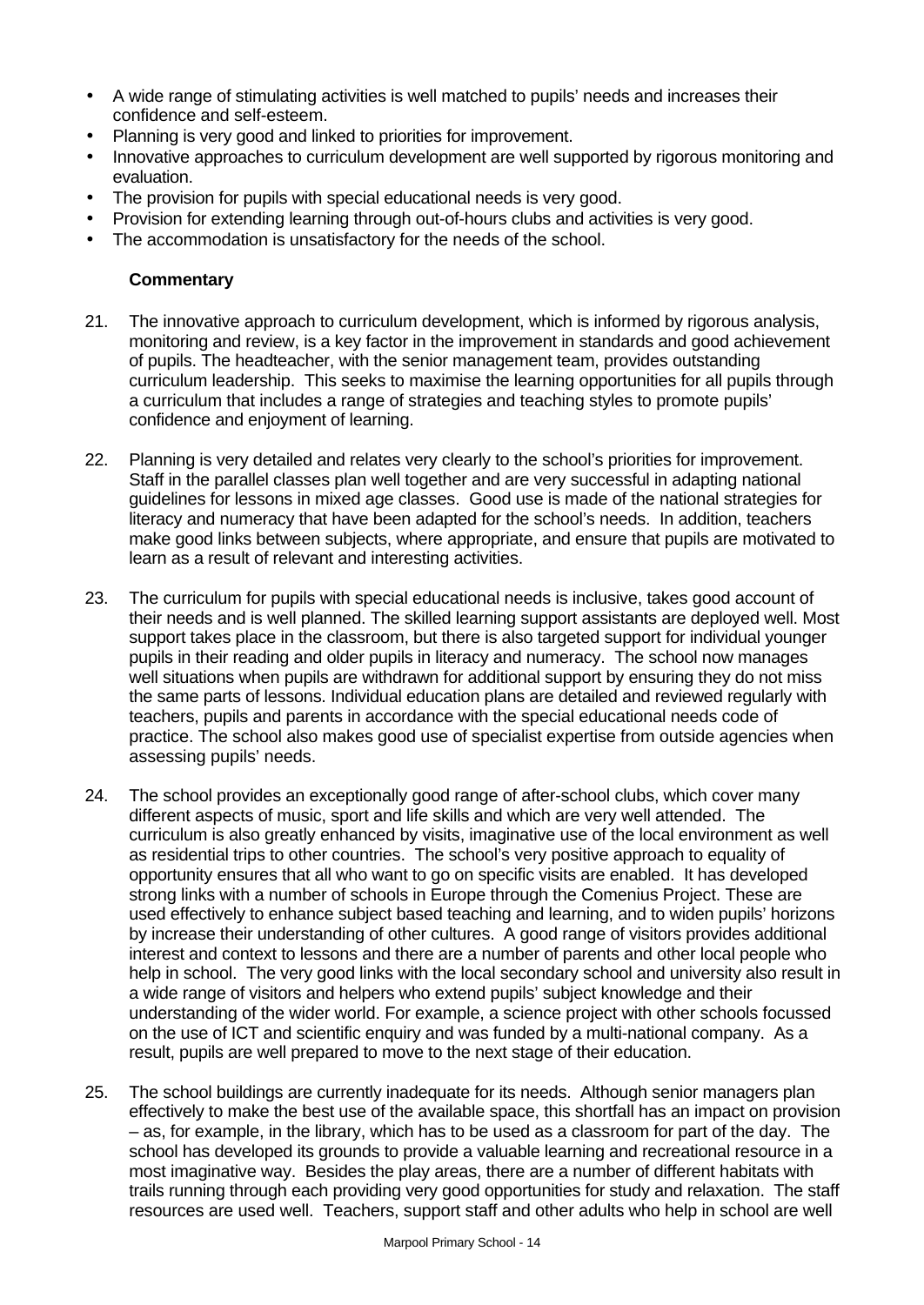trained and all make a good contribution to the ethos of the school and the culture of high expectations of work and behaviour.

# **Care, guidance and support**

The provision for pupils' care, welfare, health and safety is very good. The provision of support, advice and guidance based on the monitoring of pupils' achievement is also very good. Pupils are very much involved in the school; they are consulted and their views listened to and acted on.

## **Main strengths and weaknesses**

- The induction arrangements for pupils in nursery and reception are very good and much valued by parents.
- There are very effective procedures for health and safety, child protection and first aid.
- All adults know pupils very well and provide very good levels of care.
- There are good systems for monitoring pupils' academic standards and progress.
- Arrangements for monitoring pupils' personal development are very effective.

- 26. There are very good arrangements for children when they start at the school. The arrangements include preliminary visits to the school by both children and parents and home visits by two members of the nursery and reception staff. These visits enable teachers to gather information about the children and, as a result, children settle in very quickly and make good progress. Pupils who join the school at other times, especially the Fresh Start pupils, are given buddies as peer support. Parents of these pupils at the meeting commented on how well their children had settled into school. Procedures for the transfer of pupils to the next stage of their education are very thorough.
- 27. The school has very good health and safety procedures. Child protection procedures are very effective. The special educational needs co-ordinator (an assistant headteacher) is the designated person for child protection and for pupils in public care. She has been recently trained and the headteacher and the other assistant headteacher are to be trained later this term. Staff are very aware of child protection issues and maintain good logs of concerns. There are very good guidelines and training for both teaching and non-teaching staff. Links with local social services are good. Arrangements for the administration of first aid and for monitoring pupils' medical conditions are very good. Very good numbers of staff have been trained in first aid and the rest are to be trained later this year. Emergency procedures are very thorough. Governors and the conscientious caretaker carry out risk assessments regularly and a health and safety audit is also taken by the local education authority. School security is very good.
- 28. There is a strong bond of trust between pupils and all adults who work in the school. All pupils who responded to the inspection questionnaire felt there was at least one adult to whom they could turn for advice. Adults know the pupils very well and monitor their personal development very effectively through class files, the monitoring of celebration assembly awards, Records of Achievement and annual reports. Academic monitoring is used very well to inform pupils' reports. These include details of pupils' activities and achievements both outside and in school. When asked what they felt about the opportunities offered by the school, one pupil said, "It's really exciting". Well-developed tracking systems are used to check on pupils' progress in the key areas of literacy and numeracy and pupils really understand what they have to do to improve. Pupils' views are sought consistently through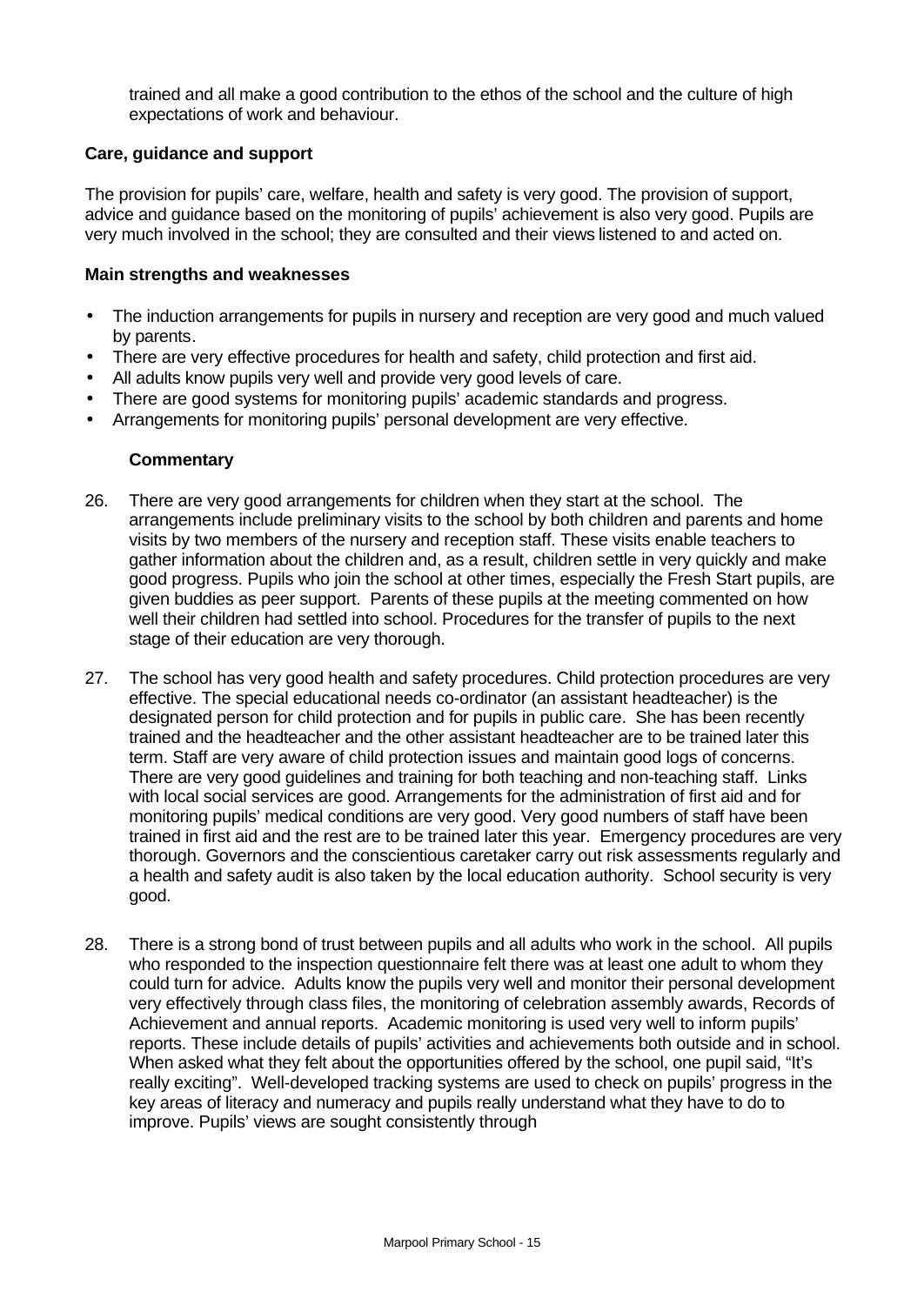circle time, the School Forum, assemblies and within their personal, social and health education lessons. Pupils in their questionnaire felt confident that their views are listened to and acted upon.

# **Partnership with parents, other schools and the community**

The school's links with parents are very well developed. Links with the community and with other schools are also very good.

#### Main s**trengths and weaknesses**

- Parents have very positive views of the school.
- The school provides parents with very good information.
- The school has very good links with parents through homework books, parent helpers and parent forums.
- Very good links with other local schools provide many benefits for the pupils.
- The school has very good links with the local and wider community.

- 29. In a high return to the questionnaire, parents and carers expressed very positive views on all aspects of the work of the school. Information provided for parents is very good. Details about the work pupils are to cover are provided each term by class teachers. Home/school books are used very well as a means of dialogue between school and home. Regular newsletters keep parents well informed of events and the headteacher and all teaching staff are always available for informal consultation at the end of the day. This is much appreciated by parents. The school's prospectus and governors' annual report are very clearly written and informative. Written annual reports are very good: they provide diagnostic and thorough information on children's progress, set targets and offer parents and pupils the opportunity to comment. The home/school agreement has been signed by all parents. Parent forums have been held for many years to enable parents to discuss any areas of concern, such as new educational initiatives. Several parents have taken part in a learning skills group: this has proved so successful that it has been extended to include a drop-in group for all parents.
- 30. The school works very well parents of pupils with special educational needs. They have very good opportunities to meet with class teachers, the headteacher or the special educational needs co-ordinator. Parents are informed early on in if the school has any concerns, which are then closely monitored. On a termly basis, parents are involved with the target-setting process for their child's individual action plan. Parents are always invited to review meetings for pupils with Statements of Special Needs.
- 31. There are very good links with other schools and the local secondary school, through the local academic council (an association of all local schools) and through the visits of Year 7 teachers and learning support assistants. Booster weekends in the summer also include teachers from the secondary school. Former pupils frequently visit the school. Through the academic council, co-ordinators from local primary schools moderate pupils' work, train together and visit one another's schools. Sponsorship for local education projects in science and dance has also benefited all pupils within the cluster.
- 32. Parents support the school very well through the School Association, which runs a very good range of social and fund-raising events. It raises very good sums to support trips and visits and buy playground equipment. A considerable number of parents also help in school on a regular basis.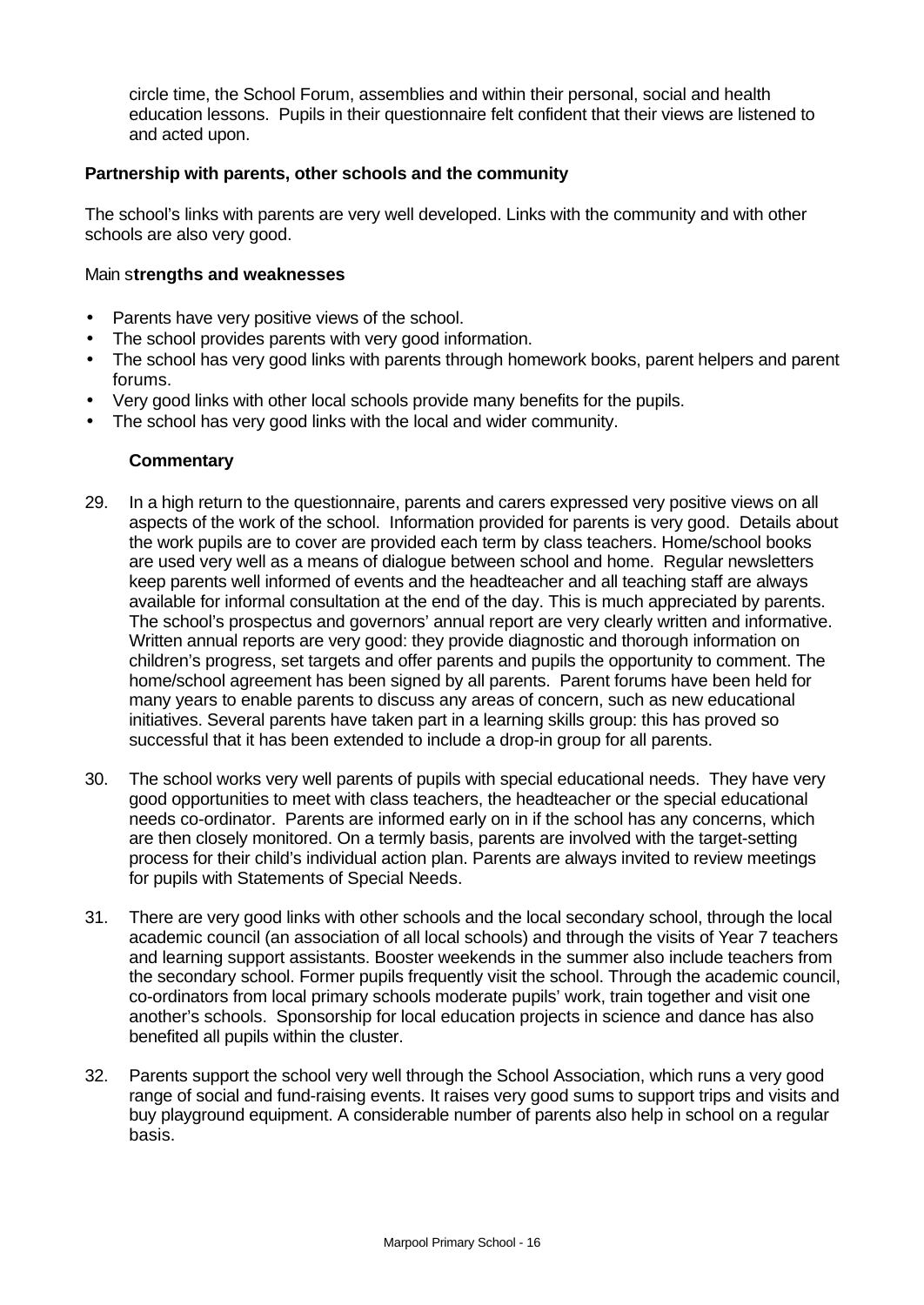33. The school has very good links with the local and wider community: children take part each year in country dancing festivals, music festivals (including the Devon Schools Prom) and sports events, particularly in gymnastics and swimming. Members of the RSVP group (Retired Senior Volunteer Programme) regularly help in the classroom. One member recently talked to pupils about life as a child in World War II. Local businesses support the school and the Prince's Trust helped construct a garden for the school last year. The school has also developed very strong links with the wider community through local universities. Student teachers from Denmark and Finland and teachers from Egypt have visited the school and there are strong links through the Comenius Project with partner schools across Europe. These associations contribute much to pupils' understanding of other cultures, particularly European.

# **LEADERSHIP AND MANAGEMENT**

Leadership and management are very good overall. The headteacher provides very good leadership and is supported very well by the assistant headteachers. The leadership of other key staff is good. Management is very well developed; self-evaluation is embedded in the school's practice. The governance of the school is effective.

#### **Main strengths and weaknesses**

- The school is a learning community for all; staff work closely as a team and they are encouraged to take responsibility and to be innovative
- Pupils' progress is monitored and reviewed regularly by senior managers and subject leaders, and action taken to address underachievement
- Performance management arrangements are well developed and involve all teaching and support staff. There is much consistency in teaching methods as a result
- Governors know the school's strengths and weaknesses and carry out their statutory duties well. However, their monitoring should be more sharply focused on school priorities
- The school's finances are very well managed and resources used very efficiently
- Arrangements for the induction of staff new to the school and for trainee teachers are very good

- 34. The headteacher's vision and high aspirations for the school are much reflected in its work and it has a deservedly good reputation in the community. It strives to be a learning community for all - staff, parents, students and pupils. Staff throughout the school work very closely as a team towards common goals focused on raising standards and providing a rich and broad education for all pupils. Parents are provided with training and guidance to enable them to help their own children and others in school. The school's partnership with those in five European countries, involving visits from teachers and students, broadens the horizons of staff and pupils. Initial teacher training in partnership with two higher education institutions is also very well developed and has benefited the school in many ways, including the recruitment of staff. Above all, there is much delegation of responsibility throughout that has resulted in staff being self-critical and innovative.
- 35. Monitoring and evaluation are extensive and embedded in the school's practice; for example, pupils' progress is regularly monitored by key subject co-ordinators, class teachers and the senior management team in relation to their targets for writing, mathematics and behaviour in particular. The school's assessment database is analysed for patterns and action taken; for example, to improve the achievement of girls two years ago and to improve reading standards. Booster classes and individual support help targeted individuals to raise their game; some to ensure they achieve the expected standard by Year 6, but also aimed at potential 'Level 5' pupils. All staff are involved in observing teaching on a regular basis in their management roles. As a result, teaching quality has improved substantially since the last inspection because good practice is widely disseminated and there is a lot of consistency in teaching methods and in managing pupils. The provision for pupils with special educational needs is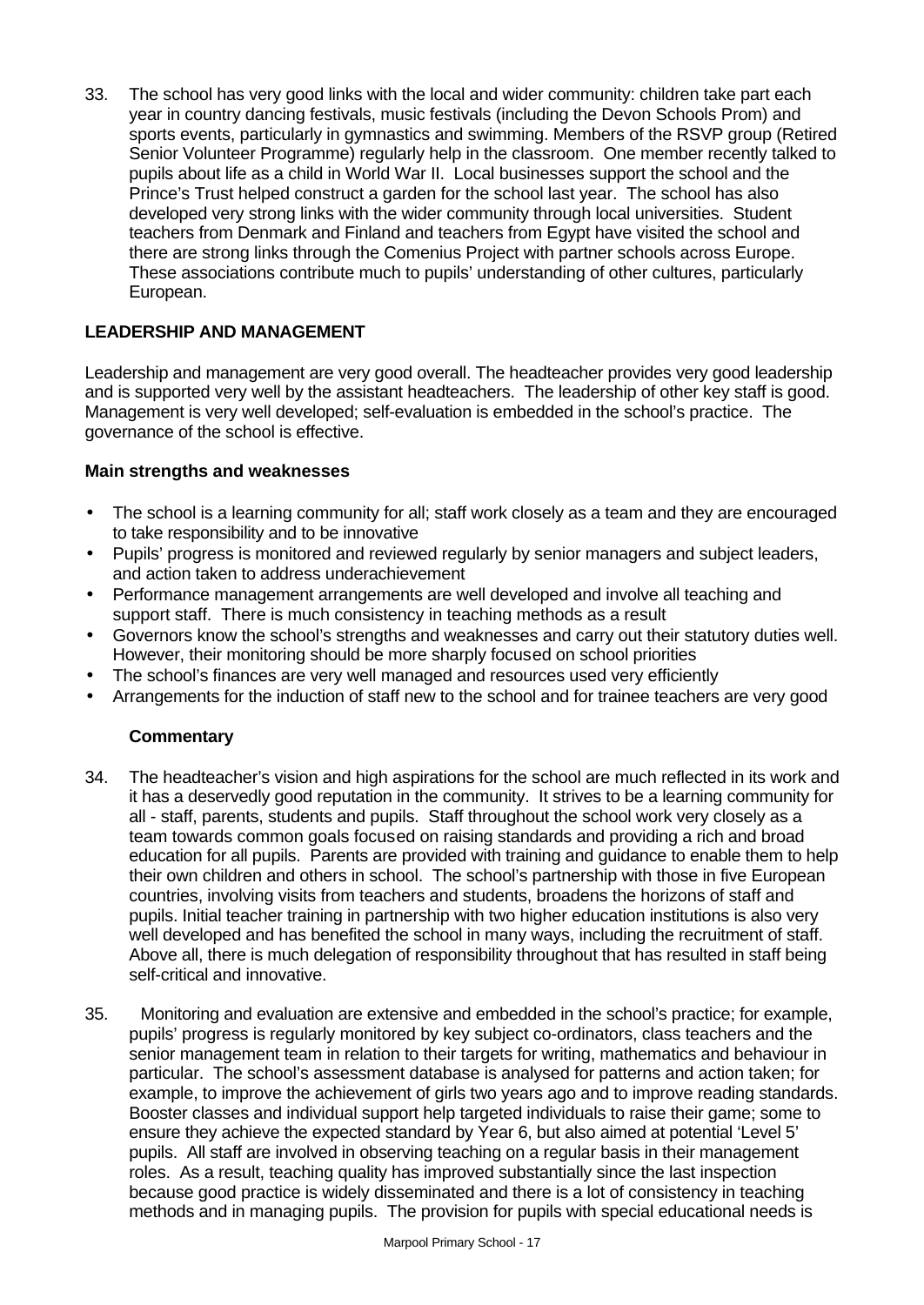also very well managed. Senior managers monitor the impact of school policies such as behaviour, and expert advice was sought to guide the school's race equality policy (now fully in place) and its monitoring. Overall, the school is a very inclusive community in which every child matters and their personal and academic progress monitored.

- 36. Management structures are clear and effective. The assistant headteachers provide very effective support for the headteacher and staff; both are good role-models to others in their teaching. Arrangements for staff's performance management are well developed and include all support and administrative staff as well as teachers. Teachers' objectives are linked to school priorities and to progress targets for their pupils. Staff new to the school, including those newly qualified, are supported and mentored very effectively. Training is also used well to develop the staff's expertise and the good practice within the school has been recognised through its achievement of Investors in People Award. Subject co-ordinators for all subjects are given time to monitor standards and teaching quality in their subjects. All have delegated budgets to manage their subjects; they also produce valuable review reports for governors and the staff and argue the case for the resources they need. The leadership and management of most subjects are consequently good and some, such as ICT, are very effectively led. The school rigorously compares its standards with national benchmarks. The findings of these reviews underpin a very clear and appropriately focused school development plan.
- 37. Governors fulfil their statutory duties well and know the school's strengths and weaknesses. The committee structures are efficient and the leaders of each meet regularly as a strategic planning and policy group. Governors are informed of the school's work through reports and presentations from key staff, headteacher reports and their own visits, often associated with their subject or class links. This enables them, for example, to help direct the school's financial resources to the most appropriate areas for improvement, in collaboration with the headteacher. However, their subsequent monitoring could be more sharply focused on priorities in the school's development plan so that its progress and the impact of their spending on improvements are systematically evaluated. Governors are much involved in shaping the school's direction. For example, they took over the school's catering service two years ago and this is now thriving; staffing levels have been adjusted to meet the school's needs better and to provide more support at senior level for the headteacher. The finance committee receive regular reports and financial controls and management are effective. The latest auditor's report found systems to be appropriate and sound. Carry-forwards from one year to another are well managed and appropriate.

# **Financial information**

| Income and expenditure $(E)$ |        | Balances (£)                                 |  |  |
|------------------------------|--------|----------------------------------------------|--|--|
| Total income                 | 769504 | Balance from previous year<br>10800          |  |  |
| Total expenditure            | 752942 | Balance carried forward to the next<br>27362 |  |  |
| Expenditure per pupil        | 2182   |                                              |  |  |

# *Financial information for the year April 2002 to March 2003*

38. Governors and staff make very good use of the resources made available to them. Recent plans for extending ICT resources involved tenders from four sources for example. Minor building works have been achieved at low cost through careful planning. The school also makes very efficient use of most resources such as learning support assistants when working with special educational needs pupils by concentrating them into particular classes. The school carefully monitors its provision, especially teaching quality, and compares its standards with others. Overall it is implementing the principles of best value very well. Pupils achieve well and the school provides a good education from limited resources. Spending per pupil is considerably below the average nationally. Overall, the school is providing very good value for money.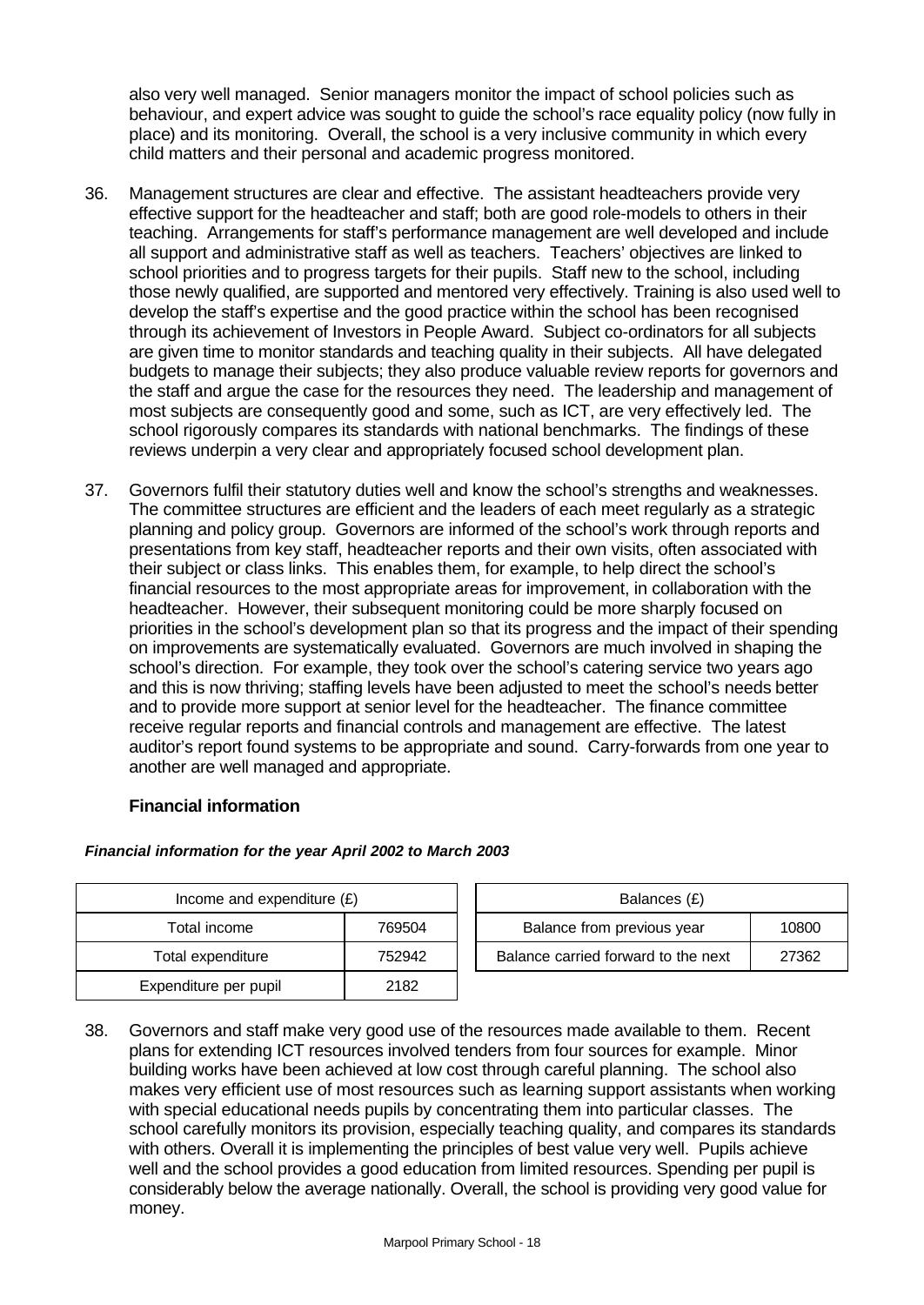# **PART C: THE QUALITY OF EDUCATION IN AREAS OF LEARNING AND AND SUBJECTS**

# **AREAS OF LEARNING IN THE FOUNDATION STAGE**

There is good provision in the Foundation Stage, with some very good features. Children have a good start to school. Induction procedures and partnership with parents are particularly effective. Children start in the nursery for three sessions per week. Discussions on an individual basis between parents and teachers about their child's readiness lead to decisions about when this is built up to five sessions per week. Children achieve well in the Foundation Stage. They start school with attainment that is below expectations overall, particularly in their personal and language skills and knowledge of number. Although they are still below in communication, language and literacy and mathematical development when they move into Year 1, they are broadly in line with expectations in the other areas. This is as a result of good teaching, which is exciting and stimulating. Support staff are very effective and contribute significantly to children's progress.

The Foundation Stage is well led and managed, and teamwork, involving teaching and support staff, is a particular strength. Assessment procedures are very good in all areas of learning. This enables teachers to plan challenging activities for the differing needs of the children. As a result, children with special educational needs also achieve well. All areas of learning are thoroughly covered through the very good planning systems, so the children enjoy a well structured, broad and balanced curriculum. Because of this, children's attitudes to their work and to school are good. There is a good range of resources, but the accommodation for the reception classes is unsatisfactory. Because a class goes to the library to work, especially in literacy and numeracy lessons, it is not possible to have the complete range of materials and resources available to children. This constrains their achievement in these areas. Overall, there has been good improvement since the last inspection.

# **PERSONAL, SOCIAL AND EMOTIONAL DEVELOPMENT**

Provision in personal, social and emotional development is **very good**.

# **Main strengths and weaknesses**

- Very good relationships between adults and children create an atmosphere where children learn to be positive about themselves and their work.
- Teachers take many opportunities to develop children's personal and social skills.

# **Commentary**

39. This area of learning receives a high profile in the Foundation Stage, so children make very good progress. By the time they leave the reception class most are likely to reach the early learning goals as a result of very good teaching. The very good induction procedures ensure that children arrive to a secure environment, and this is further developed through the very good relationships between adults and children. This gives the children confidence to try new activities and to persevere with challenging tasks. Their behaviour is good. Children in the nursery separate from their carers confidently, and settle quickly into the well established routines of the class. They are able to take turns and share milk and fruit at snack time. Children are encouraged to be independent whenever possible, but are well supported when they need help. These and other activities are well planned to ensure children have consistent opportunities to develop their personal and social skills.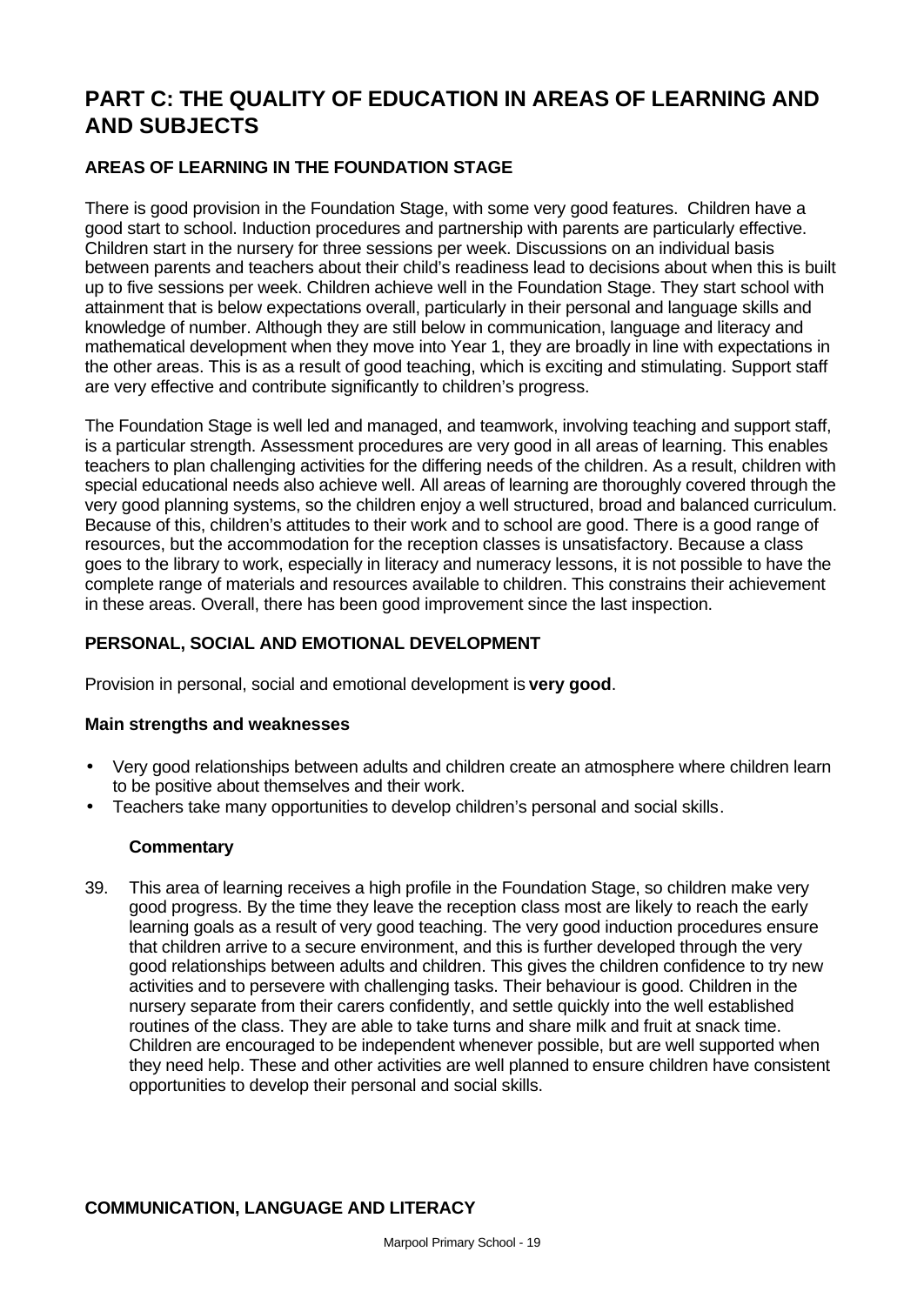Provision in communication, language and literacy is **good**.

# **Main strengths and weaknesses**

• Very good opportunities are planned by teachers for children to develop their language skills, especially speaking and listening

## **Commentary**

40. Children enter the nursery with speech and language skills that are significantly below those expected. They make good progress in all aspects of communication, language and literacy but are still below expected levels by the time they enter Year 1, especially in reading and writing. Teaching is good with pace and vitality. Teachers and support staff provide good models for using language, and they plan a good range of activities to develop children's language skills. In the nursery, many opportunities are given to children to listen to adults and other children and to speak in different contexts. Children are encouraged to make marks as they write on whiteboards and homemade books. In reception classes the literacy lessons provide a good structured programme, and children learn to link sounds to letters. Despite this, few children recognise many words from the books they are reading, although they enjoy sharing them with an adult.

# **MATHEMATICAL DEVELOPMENT**

Provision in mathematical development is **good**.

#### **Main strengths and weaknesses**

• Well-planned and -taught lessons provide interest and challenge

#### **Commentary**

41. Children's achievement in this area is good. They start school significantly below expected levels of attainment, and make good progress. However, most will probably not reach the early learning goals by the end of the reception year. The good teaching is characterised by wellplanned lessons that give clear structure to children's learning. Because pace is good and questions well directed, children's interest is maintained. Good assessment means that work matches children's knowledge and understanding well. Opportunities are taken at times other than numeracy lessons, such as registration, to practise estimating and counting, which helps develop children's number skills. However, their use of number and their understanding of mathematical vocabulary, such as 'more than', are less secure. Because they use a variety of recycled materials for modelling, they have opportunities to develop their knowledge of simple shapes, but their spoken language restricts their ability to identify them correctly.

#### **KNOWLEDGE AND UNDERSTANDING OF THE WORLD**

Provision in knowledge and understanding of the world is **good.**

#### **Main strengths and weaknesses**

• High expectations from teachers lead to children developing good skills, especially in ICT and technology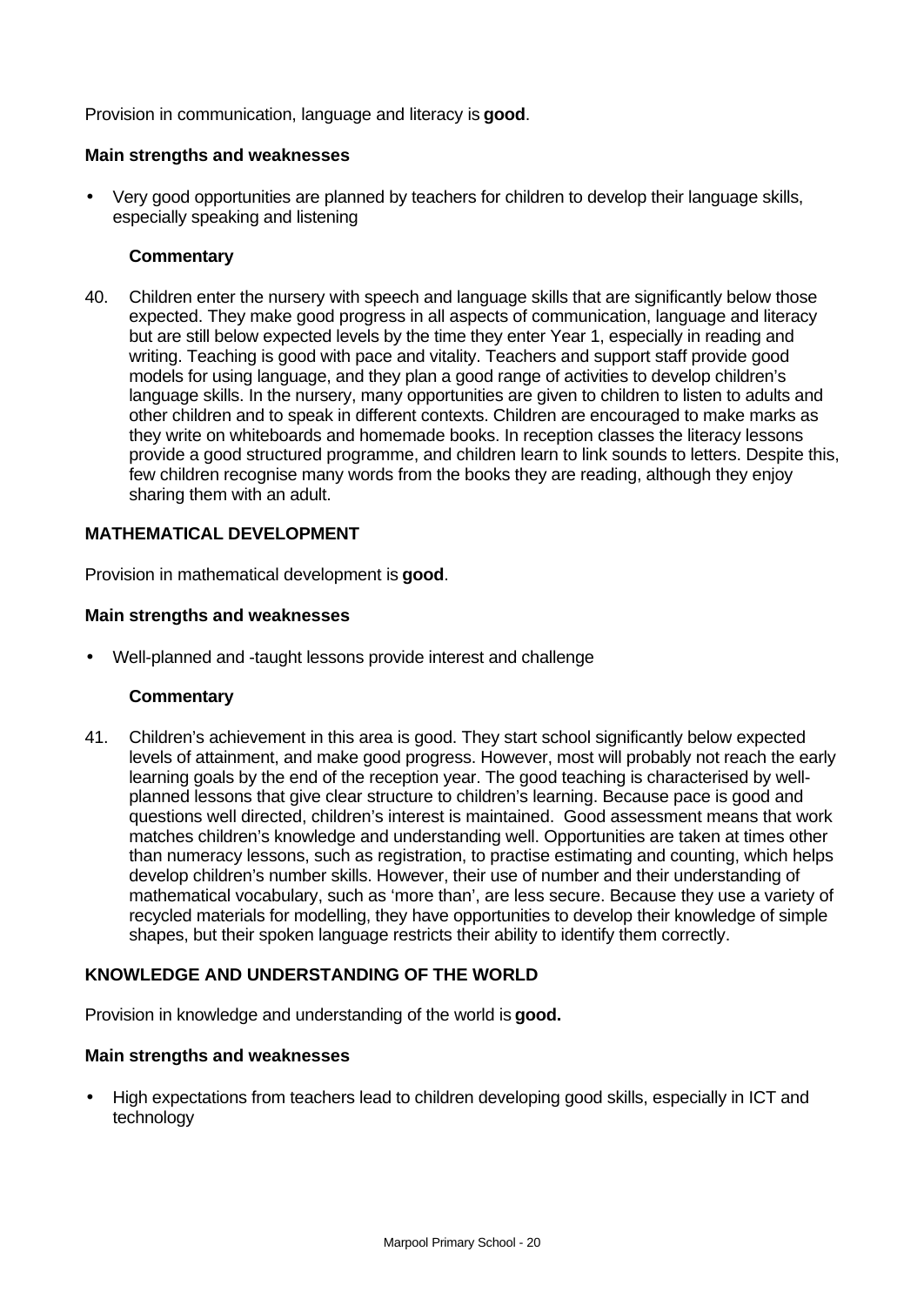# **Commentary**

42. Children achieve well in this area and are in line with expectations by the time they enter Year 1. This is because of the good teaching and the wide range of experiences planned for them. They develop good control over the mouse when using the computer. When making a picture they can use a paint program to create a recognisable figure and can click on icons to make choices. Teachers plan good opportunities for them to learn about the world in which they live and how people in other times and places have lived. Role-play is an important feature of this in the nursery particularly, where the children learn through acting out their ideas; for instance, in the Three Bears' cottage. Because skills are systematically taught, children throughout the Foundation Stage know how and when to use simple tools, such as when making their own badges. On her own initiative, one child 'repaired' a plastic knife that was broken, using masking tape.

# **PHYSICAL DEVELOPMENT**

Provision in physical development is **good**.

# **Main strengths and weaknesses**

- Children have well-planned opportunities to play inside and outside in both nursery and reception classes
- Sometimes, the element of challenge is limited in lessons in the hall

# **Commentary**

43. By the time children leave the reception class their attainment is in line with expectations. Since they start school below expectations their achievement is good. This is as a result of good teaching. Many opportunities are planned for children to develop their skills. Outdoor play in nursery involving tricycles and balls develops their co-ordination. In the reception classes, searching for bears in the sand and pouring dry porridge oats develops manipulative skills. In the reception classes, most children hold pencils and crayons correctly and can write in a controlled way but many still find using scissors difficult, so cutting is not accurate or controlled. Use of the hall provides a large space to move around, and children show good control over their bodies. However, in these lessons challenge is sometimes limited for children in the reception classes. As a result, they are working within their current capabilities rather than being extended.

# **CREATIVE DEVELOPMENT**

Provision in creative development is **good**.

#### **Main strengths and weaknesses**

Imaginative play is used well by teachers to link in with other areas of learning

# **Commentary**

44. Overall, children's attainment is in line with expectations by the time they enter Year 1. This is good achievement, due to good teaching. Because children sing a lot in the Foundation Stage, most develop a good sense of pitch and timing. They have a sound knowledge of the names of percussion instruments, and how to play them. Children draw and paint pictures that show detail; for instance, in faces where they include all the usual features. Imaginative play is well planned by the teachers to link with other areas of learning. For example, reception children write to and receive messages from Cosy Bear who visits in the night with his friend.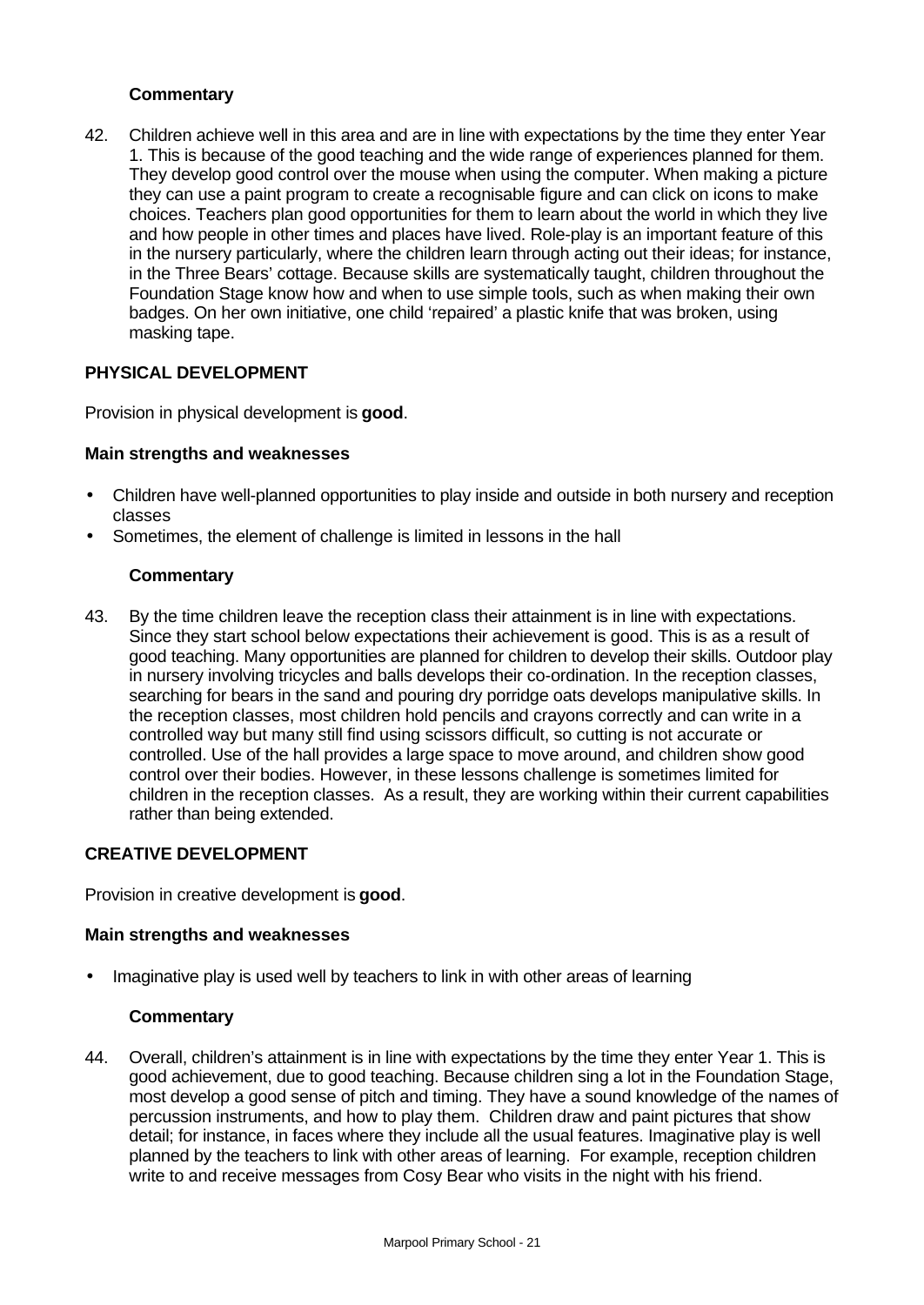# **SUBJECTS IN KEY STAGES 1 and 2**

### **ENGLISH**

Provision in English is **satisfactory.**

#### **Main strengths and weaknesses**

- Standards in writing are below average but the very recent initiative to improve writing is beginning to have a positive effect on pupils' work.
- Teaching quality is good and, as a result, pupils learn well in lessons.
- The whole school focus on reading in recent years has resulted in improved standards and pupils becoming enthusiastic readers.
- Provision for pupils with special educational needs is good.
- The subject is well led and pupils' progress is carefully monitored.

- 45. Most pupils enter school with literacy skills that are significantly below average. Attainment in Year 2 and Year 6 is below the national average. In the 2003 statutory tests, Year 2 pupils attained standards below the national average in reading and well below in writing, although reading results were in line with similar schools. Year 6 pupils' standards were also below national averages but were in line with similar schools. There has been considerable improvement in reading in the last year and indications from pupils' current work in lessons suggest that writing skills are also beginning to improve. This is as a result of detailed monitoring and analysis of pupils' performance, which has guided innovative whole school strategies for raising standards. These strategies have been introduced and led effectively by the headteacher, assistant heads and subject co-ordinator, reflecting the prominence writing now has within school priorities. Teachers have been trained and supported well and, as a result, the teaching of literacy skills is nearly always good and sometimes very good.
- 46. Pupils' handwriting and presentation skills are not well developed. Most pupils are not able to write at length appropriately for their age and their work shows poorly formed handwriting with a high number of spelling and grammatical errors. However, as a result of very focused approaches to the teaching of writing, introduced this year, the work seen in lessons is of significantly higher quality than much of the previous work in pupils' books. They are developing strategies to help them spell. Pupils are keen to write and take more care in their work but there is still some way to go in improving their writing standards. Pupils' standards in reading are better and are broadly in line with those expected for the age. They enjoy books and talk enthusiastically about the story, characters and plot. Older pupils keep a reading diary with evaluative comments on the books that they have read.
- 47. Teachers enthuse their pupils with stimulating activities that encourage writing for a purpose and in different contexts; this promotes pupils' learning well. A good example is the use of the school's links with several European schools to encourage pupils to correspond, writing clearly and accurately for the benefit of those for whom English is a foreign language. Pupils in Years 1 and 2 were excited to make a page for a class information book that had better features than the printed 'Big Book' that they were using as a model. A very good lesson was observed, with ten and eleven year olds, in which their teacher talked about "commissioning" her class to carry out work describing products for an advertising agency. Teachers try to make lessons meaningful and enjoyable whilst setting high expectations. For example, teachers of Year 1 and 2 make deliberate mistakes when presenting to the class, which the pupils enjoy correcting them. Many opportunities for writing poetry and play scripts are provided and pupils show imaginative use of vocabulary in their poetry. They are encouraged to develop their speaking skills by offering opinions and giving reasons for their choices. The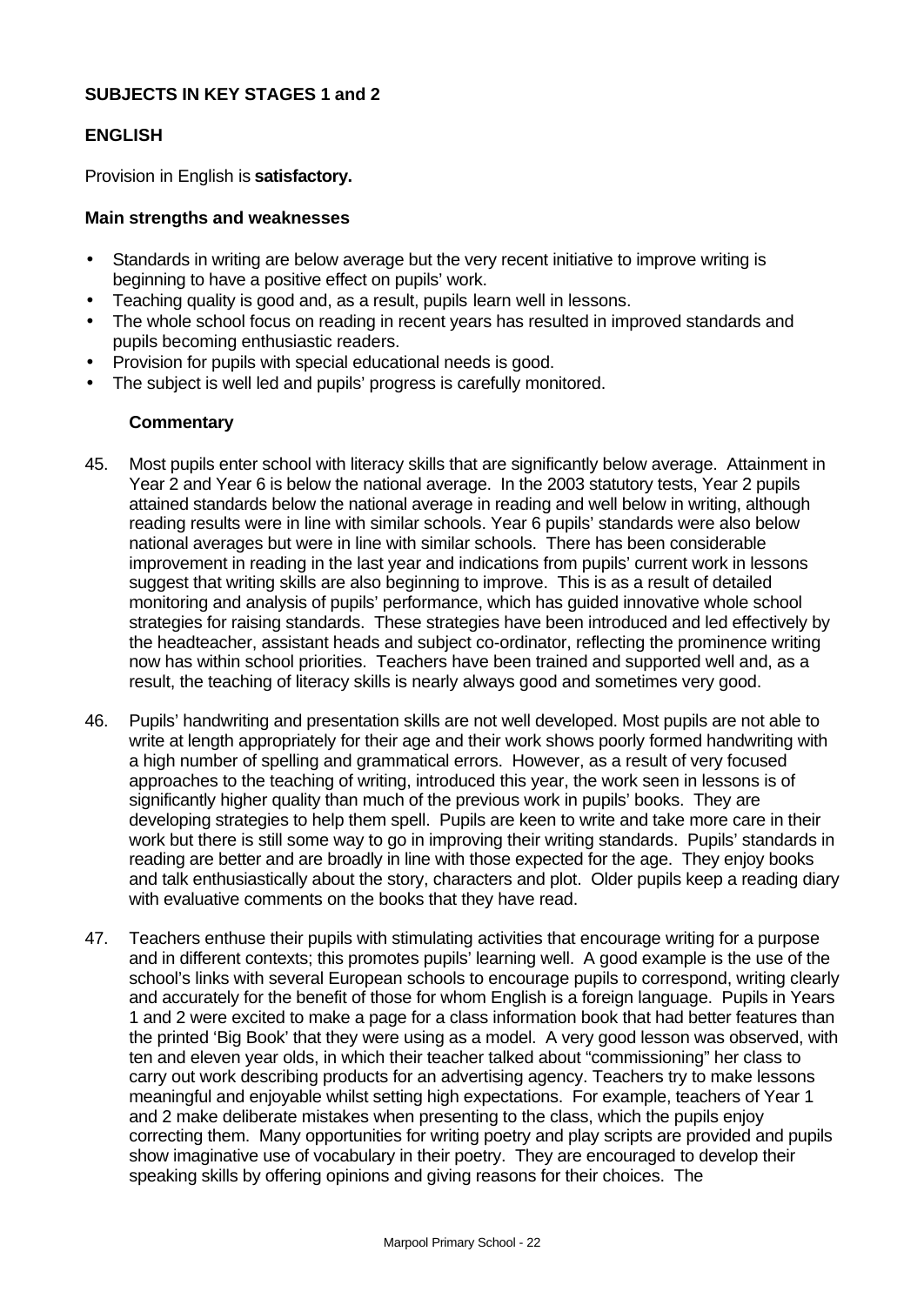positive and well-managed classroom environment provided by teachers gives pupils the confidence to listen and to contribute, so developing their use of vocabulary. Paired discussion and pupil presentations of their work are a frequent feature of lessons.

- 48. Pupils are given many opportunities to develop their reading skills. As well as specific guided reading sessions and targeted support for less able readers, additional help is provided by well trained adult helpers and classroom assistants. As a result, standards in reading have improved and pupils enjoy books. Occasionally some of the younger pupils have school reading books which are too easy, limiting their opportunity for progress. The library is currently used for teaching because of the shortage of school accommodation and this has affected pupils' access to the library. The library is not as well stocked as it should be and pupils do not have sufficient opportunities to use the library system to access books independently.
- 49. Satisfactory progress has been made since the last inspection; pupils' reading has improved. The school's management team makes very good use of assessment information to ensure that work is planned effectively to meet pupils' learning requirements. Those with special educational needs are given prompt and focused support which results in their good progress. Challenging writing targets are set for cohorts, groups and individuals, and pupils' progress is tracked very well. Teachers provide very detailed comments when marking work, which clearly show pupils what they are doing well and improvements needed. Review and evaluation procedures are very well established which ensure that the school has a clear understanding of the effectiveness of initiatives for improvement and this has contributed to the recent rise in standards. Overall, leadership and management of the subject are good.

# **Language and literacy across the curriculum**

50. The school has decided to limit the amount of writing in other subjects across the curriculum because of the low level of pupils' writing skills. Teachers therefore focus on a few targeted pieces of extended writing, in subjects such as history, geography and science, but expect work that is well presented and of high quality. The school is concerned not to reinforce poor models of writing by requiring too much recorded work. However, as standards in writing improve, teachers are aware that this approach will need to be reviewed. Pupils are given good opportunities to apply their reading skills in research.

# **MATHEMATICS**

Provision in mathematics is **good.**

# **Main strengths and weaknesses**

- Pupils achieve well because teaching is good; some is very good and excellent. Teachers plan lessons very carefully to take account of pupils' abilities and use other adult helpers effectively.
- Questioning is used very effectively to encourage pupils to explain their reasoning and to compare working methods.
- The curriculum is planned well but more emphasis needs to be placed on using and applying mathematics to solve problems in a variety of contexts.
- The subject is well led and managed; standards are analysed and teaching regularly monitored and supported. As a result, teaching methods are consistent and good practice shared.
- There has been good improvement from the time of the last inspection.

# **Commentary**

51. Pupils enter the school with below average mathematical understanding. Pupils' standards in national tests for Year 2 in 2003 were just below the national average but in line with similar schools. In Year 6 they were about the national average but well above those of similar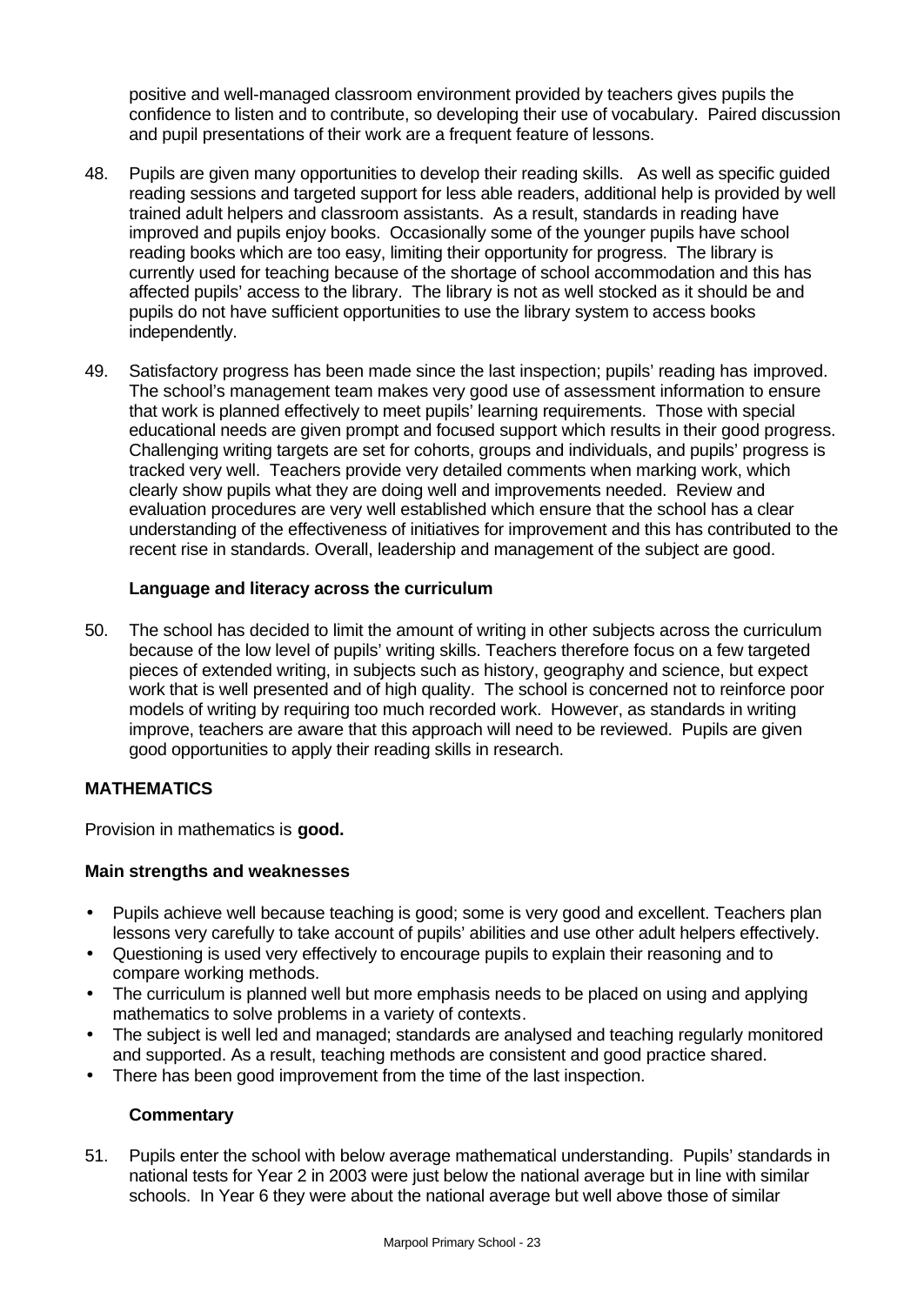schools; a good proportion achieved higher levels and the school exceeded its target. Inspection findings confirm that these standards are being maintained; they are currently just below average in Year 2 and average in Year 6. Pupils throughout the school achieve well, principally because the teaching is good. Lessons are very well planned and interesting. Pupils with special educational needs also achieve well because of the good support they receive from their teachers, skilled learning support assistants, and volunteers in the class.

- 52. By Year 2 most pupils can count in 2's; they know which numbers are odd and even and can name and describe the features of common three-dimensional shapes. Most write number sentences to add and subtract numbers up to twenty and the most able to100. Many understand that subtraction is the inverse of addition. They understand place value in number up to 100. In a good lesson, pupils in Year1-2 used correct mathematical language when weighing and used non-standard weights to weigh a range of materials. Pupils of all abilities achieve well because tasks are carefully graded to match their needs and abilities and adult helpers are briefed and deployed very well to support and challenge particular groups.
- 53. Pupils build on their knowledge and skills well in later years; their mental calculation skills and knowledge of number grow and they learn more formal written methods of calculating. In one excellent lesson, the teacher's very good questioning during a mental warm-up sequence enabled pupils to discuss and compare their working methods for solving word problems. Activities that followed were carefully chosen to challenge all pupils. Pupils were organised into four groups by ability; a strategy that is widely and effectively used across the school. The teacher and adult helper focused attention on two groups who very quickly mastered how to split numbers such as 52 into 'chunks' of 40 and 12 as a strategy for dividing it by 4. By Year 6, most pupils are competent in applying all four operations in different contexts and they use efficient methods of calculation. More able pupils in Year 6 show a good grasp of number when they add three digit numbers together or order and add negative numbers.
- 54. Teaching and learning are good in all year groups; some teaching is very good and occasionally excellent. Lessons are very well planned and teachers use resources well to help pupils learn, for example when pupils use counting sticks to help solve word problems. Teachers plan their lessons jointly and this ensures that pupils in the same year groups have similar experiences and that the best practice is shared. They also use questioning to very good effect to encourage pupils to explain their reasoning or to think of other possibilities as when pupils in a lesson on weighing thought of the various possibilities there were to the answer. Homework is well planned, set regularly and used well to extend pupils' learning. Teachers set challenging targets for pupils. These are regularly reviewed with them and shared with parents. Marking is regular and most teachers provide very good guidance and feedback on how to improve.
- 55. The quality of teaching and of resource provision has improved since the time of the last inspection and standards have risen in recent years. Leadership and management of the subject are good. The leaders have ensured a good level of resources, and monitor the quality of teachers' plans and their teaching. Results of national and internal tests are analysed, strengths celebrated and weaknesses addressed. Most aspects of mathematics are taught well but skills in problem solving and applying mathematics should be more systematically taught and have a higher profile than at present.

#### **Mathematics across the curriculum**

56. Pupils apply mathematics appropriately in a range of subjects. In design and technology lessons they use the correct terminology for describing two- and three- dimensional shapes and convert grams into kilograms. Pupils estimate and measure a variety of variables in their science investigations, such as the size of frictional forces. They display data using a variety of graphical styles, sometimes computer-generated. By Year 6, many are competent in suggesting appropriate formulae to use in a spreadsheet when adjusting spending patterns to remain within a budget in their ICT lessons.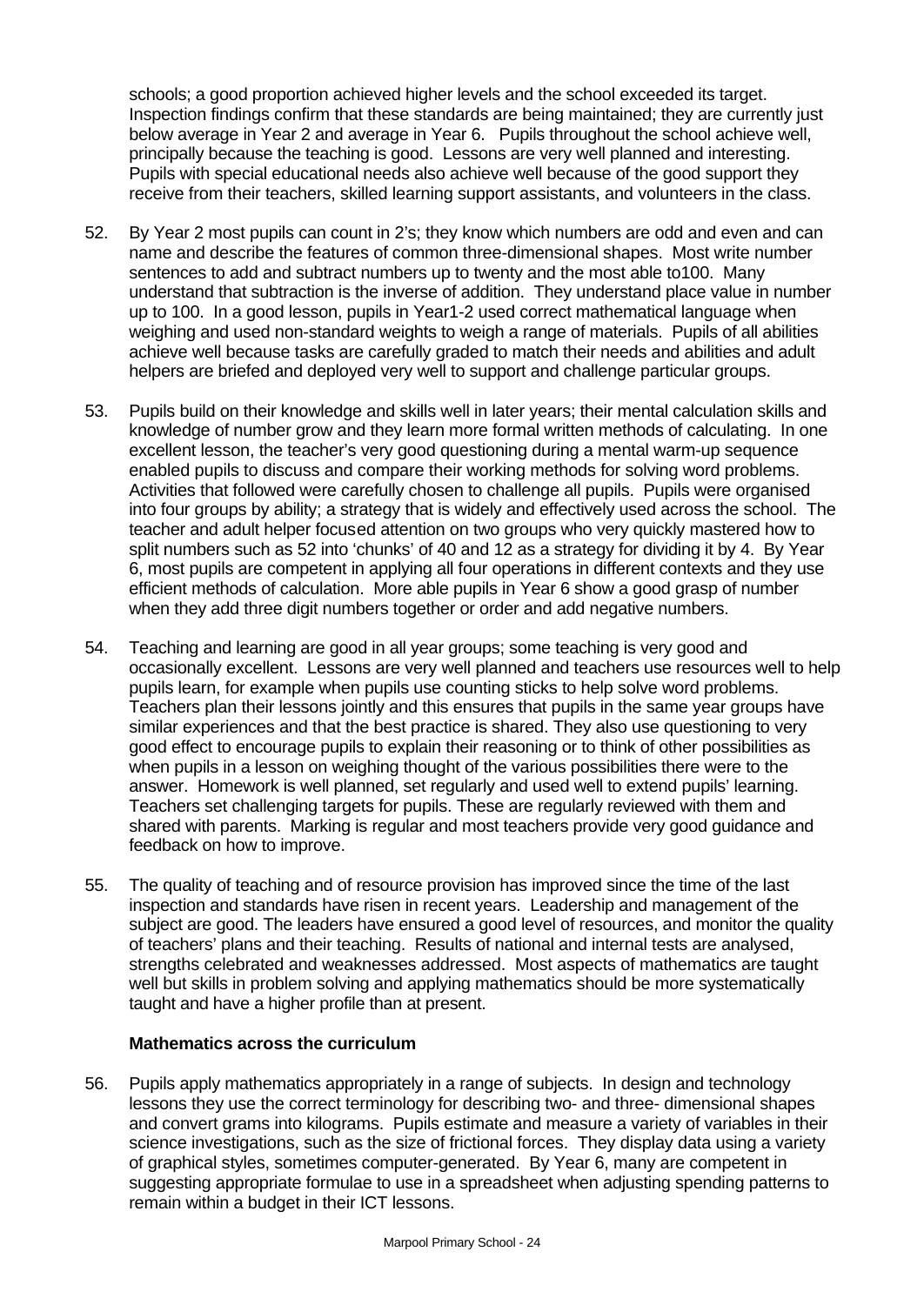# **SCIENCE**

Provision in science is **good.**

# **Main strengths and weaknesses**

- Pupils achieve well, especially in their knowledge and understanding of facts and principles; those with special educational needs receive good support
- Scientific enquiry skills are taught systematically from year to year but the more able pupils in Year 6 could be extended further
- Teaching quality is good and lessons planned very well. Technical vocabulary is introduced and teachers' good questioning encourages pupils to think and explain
- The curriculum is very well planned for the mixed age classes; consequently, pupils acquire new knowledge and skills progressively as they move through the school
- The subject is very well led and managed; resources such as the outside environment are used effectively but sensors and data-loggers could be better used

- 57. In 2003, standards in the Year 6 national tests were in line with those nationally and well above similar schools. A good proportion of pupils also achieved the higher Level 5. The results showed an improvement compared to previous years. Girls achieved better than boys but there has been no pattern of better achievement over time and no difference was observed during the inspection.
- 58. Inspection findings confirm that the good achievements of last year are being sustained. By Year 6 pupils achieve standards broadly in line with those nationally. Taking account of their prior attainment, pupils of all abilities are achieving well and some very well. Many achieve above average standards in their knowledge and understanding of key facts and principles; for example, in their understanding of both series and parallel circuits involving a range of electrical devices and their good knowledge of the feeding relationships within food chains and webs. The main reason for this is that the curriculum has been planned very well to ensure pupils in the mixed age classes can build on their knowledge and understanding progressively. Teachers are also very knowledgeable and this shows in the clarity of explanations and their sharply focused questioning skills. In one lesson for Years 5 and 6 about plant reproduction, pupils first consolidated their understanding of the principles of photosynthesis through probing questions from their teacher before going on to identify and explain the functions of parts of flowers they had carefully observed, such as the anther and stamen, in pollination.
- 59. Pupils in Years 1 and 2 acquire a good grounding in scientific knowledge and skills through well-planned activities in which they are encouraged to observe, think and explain. Year 1 and 2 pupils explore magnets and their effects on materials and learn to tabulate their results and deduce patterns. They make simple electrical circuits and learn about the differences between electricity from batteries and from the mains and safety issues associated with the latter. Teachers and their assistants involve pupils fully in stimulating activities and discussions; although pupils' overall standards by Year 2 are a little below average, they achieve well.
- 60. Scientific enquiry skills form an integral part of the school's curriculum and all staff have received training and support in teaching pupils the skills. Consequently, they generally make good progress as they move from year to year. In a very good lesson, Year 3 and 4 pupils compared the forces needed to drag shoes across different surfaces. As a result of very careful questioning from their teacher, pupils were able to decide on the conditions for fair tests on the range of surfaces, and they drew appropriate conclusions from their evidence. Some Year 4 pupils deduced that friction acts in the opposite direction to the movement and which surfaces had least friction. By Year 6 almost all pupils can plan fair tests but few acquire higher scientific enquiry skills because insufficient emphasis is placed on teaching these skills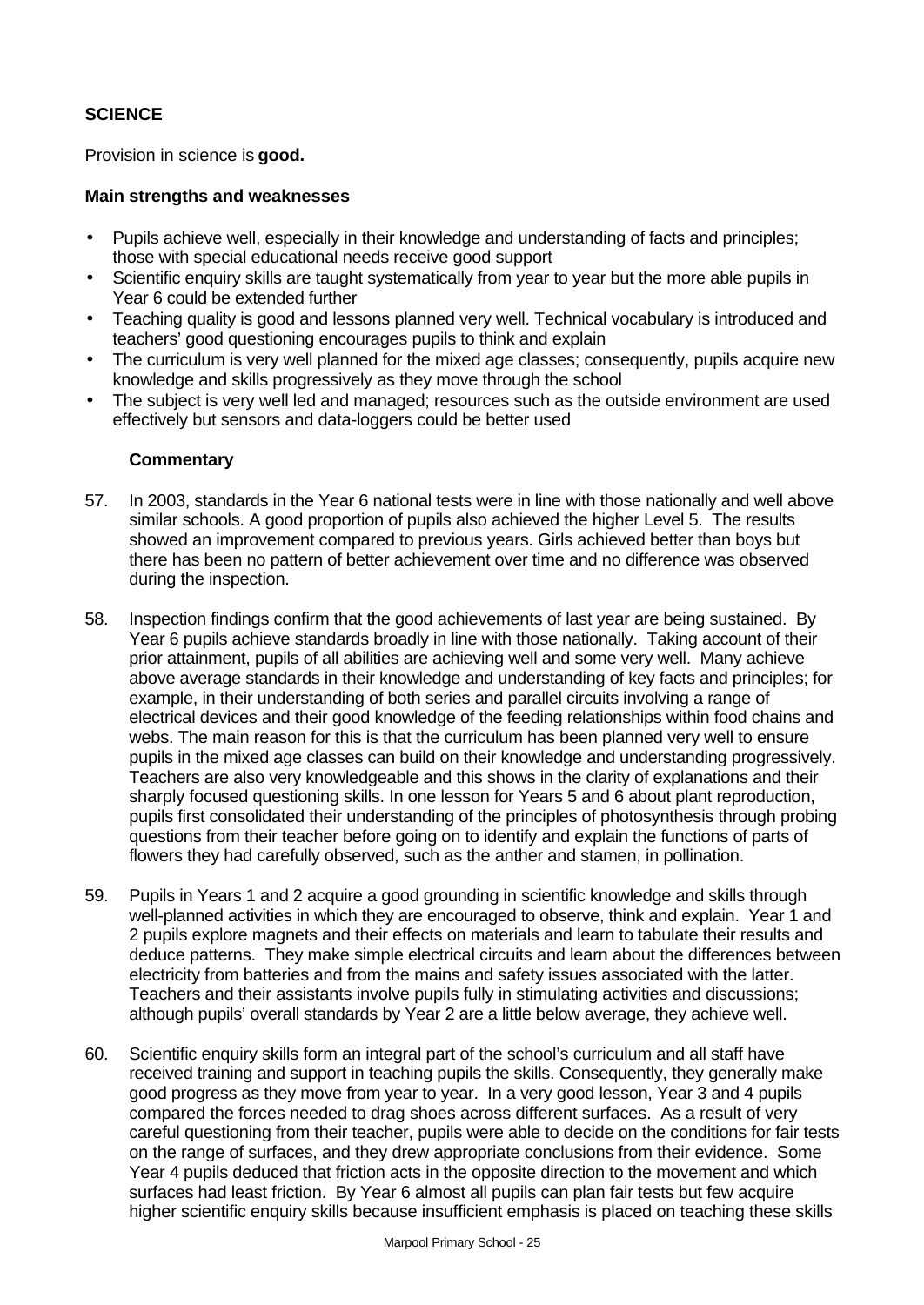to the most able pupils. For example, few pupils explain anomalous results, consider the extent to which their measurements are repeatable or routinely suggest improvements to their working methods.

- 61. Teaching and learning are consistently good and some, very good. There are particular strengths in the planning of lessons to ensure that tasks and activities within mixed age classes engage and challenge pupils' appropriately. Learning support assistants and helpers are briefed thoroughly and deployed well so that those with special educational needs are fully engaged. The contexts for lessons and teachers' use of resources often engross pupils in learning. Pupils in Years 5 and 6 learned very effectively about the different ways in which plants scatter seeds as a result of their teachers' varied and carefully chosen examples that pupils explored and the quality of discussion and questioning that followed. Technical vocabulary is introduced well and pupils are strongly encouraged to apply it immediately in lessons. Pupils are also very well managed and relationships are good; consequently, pupils behave well and the pace of work is good. Marking is regular and generally provides good feedback to pupils and homework is used well to encourage further research.
- 62. Good progress has been made since the last inspection. Standards are improving and teaching is also better. The subject has been very well led and managed. Teaching is monitored and supported; a current focus on improving questioning skills arose out of the coordinator's findings. Pupils' work is regularly reviewed and their progress assessed. There are very productive links with other schools, including an innovative project sponsored by a multi-national company that has enriched pupils' scientific enquiry through a science fair and encouraged the use of ICT in science. While the use of sensors and data-loggers feature in science; for example, to monitor the environment, they are not yet being fully utilised to carry out comparative investigations. Staff training is needed to develop this aspect of ICT use further.

# **INFORMATION AND COMMUNICATION TECHNOLOGY**

Provision in information and communication technology is **good.**

# **Main strengths and weaknesses**

- Pupils achieve good standards in their basic skills across a broad range of contexts and applications but these good skills are not applied enough within other subjects.
- Pupils learn well because teachers are competent in their own skills; consequently, class demonstrations are very effective and individual work at computers productive.
- The curriculum is broad in range and well planned so that pupils build on their skills systematically as they move through the school.
- The ICT suite is used very effectively but resources in classrooms are limited and not used as well.
- The subject is very well led and managed; the co-ordinator has provided much training and guidance that has improved the quality of teaching and raised standards.

# **Commentary**

63. By Year 6, pupils achieve well in a broad range of ICT skills and many reach standards that are above average. Pupils with special educational needs and talented pupils achieve as well as their peers. There are a number of reasons for these good achievements. Most significant is that teachers are all competent in their own ICT skills. This shows in the quality of class discussions that are balanced with good questioning and suggestions from pupils when they are learning new skills and techniques. Teachers and pupils also have the support of a welltrained specialist learning support assistant in most lessons in the ICT suite. As a result, pupils work productively at the computers to practise their skills. The curriculum is also well planned and broadly based so that pupils acquire good skills in a wide range of contexts and applications.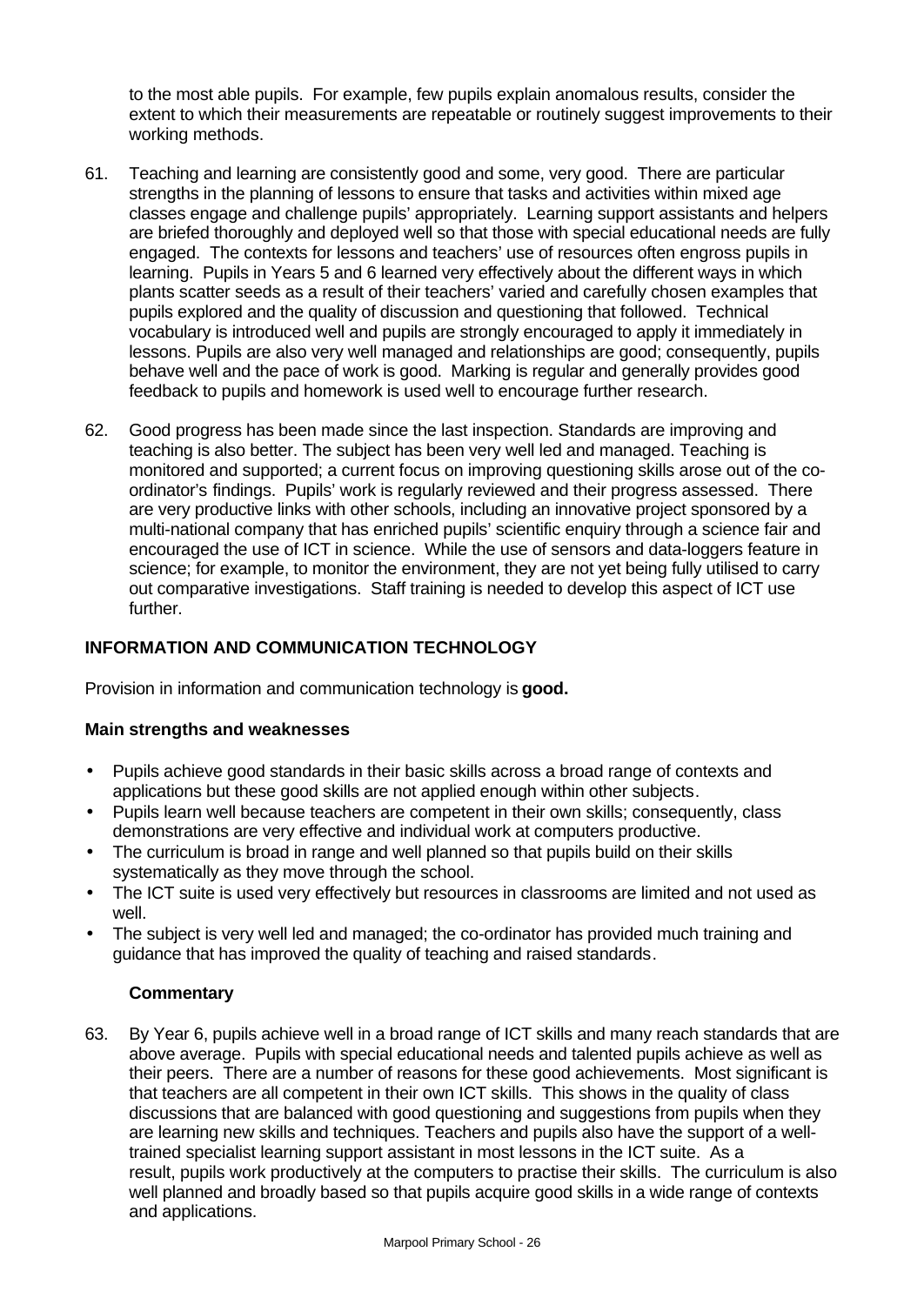- 64. Pupils progress well in their skills in Years 1 and 2; almost all can log-on to the network, open and use a variety of applications routinely. They can adjust and edit text for size, colour and position and learn other skills such as to program and control a floor turtle. Basic skills such as these are built on systematically within the well-planned curriculum in later years. Pupils in Years 3 and 4 develop their programming skills on the computer and by Year 6, many have used control boxes to sequence traffic lights and control devices using information from sensors; for example, the lighting in a model house and Christmas tree lights. Pupils also acquire good skills in researching and communicating information; for example, by using email, both within the school and with pupils in linked schools in France. They regularly use the Internet to research information and present their findings in a variety of ways. By Year 6, many have the skills to combine text, graphics and sound to make striking presentations, including slide shows that demonstrate very good awareness of audience in their preparation. A good example was the slide presentations about hobbies such as horses made by Year 6 for others in their class. Many are very enthusiastic and skilled in their use of computers. The school runs a very well attended ICT club at lunchtimes on most days where the ICT learning support assistant provides valuable help and guidance.
- 65. Teaching and learning are generally good, some are very good. Most lessons are very well planned and good use is made of time and resources in the large ICT suite. In the best lessons, the tasks are very demanding but appropriately matched to the wide range of abilities within the mixed age classes. In one lesson, Year 5 and 6 pupils learned to enter formulae into a spreadsheet to solve problems such as to calculate the costs of planning a party for their class. Year 5 pupils modelled their spending patterns to enable them to keep within a prescribed budget. Those in Year 6 used more complex formulae to cost a series of class educational visits, calculating total and average costs, including transport. The computer projector and inter-active whiteboard in the ICT suite are very effectively used to teach new skills such as these to illustrate discussions and to conduct effective plenary sessions at the end of lessons... Pupils are very well managed in the ICT suite and closely monitored by teachers and the very effective support assistant to ensure that no-one falls behind. Occasionally, in the weaker lessons, the most able are not challenged enough where all the pupils have been given similar tasks.
- 66. Good progress has been made since the last inspection, especially in broadening the scope of the curriculum and in improving teaching quality. Much of this is due to the very good leadership and management provided by the school's knowledgeable co-ordinator who has provided much training and support for teachers. Teaching is monitored and pupils' work is regularly reviewed; a useful portfolio of their standards demonstrates the skills they acquire. The co-ordinator has a very clear vision for the subject's development, based on a thorough understanding of its weaknesses. The school's ICT governor is also very supportive and involved in shaping the subject's development with the co-ordinator.

# **Information and communication technology across the curriculum**

67. Although pupils acquire good skills across a wide range of contexts, there are too few planned opportunities for pupils to apply these skills to raise standards within subjects. Resources in classrooms are very limited and this constrains teachers from making full use of the good skills pupils have. Even so, such classroom resources are not used a much as they could be. The main focus of work in the ICT suite is on pupils acquiring basic skills. Here, teachers often make use of the contexts for learning such skills to work in subjects where possible; for example, to research information as part of geography and history topic work; to learn about angles in mathematics and to learn to control devices linked to science and design technology. The school realises that there is great potential to raise standards in subjects further using ICT as a tool. To this end, a very good action plan is the focus of major planned spending this year on additional ICT resources and training.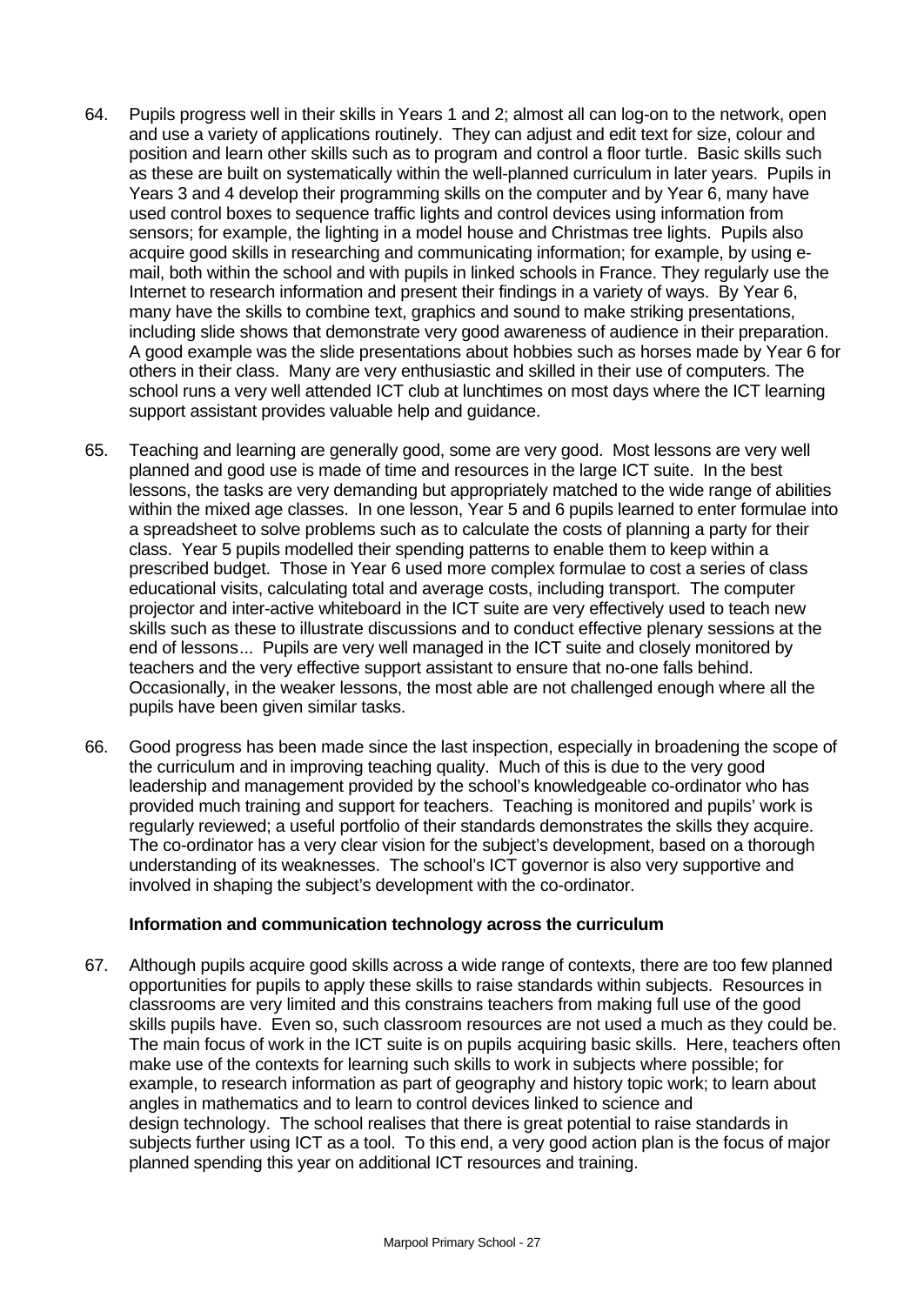# **HUMANITIES**

Three lessons of religious education and three of history were observed, together with evaluations of samples of pupils' work, examination of teachers' plans and records and discussions with the respective subject co-ordinators and with pupils. Both these subjects are reported fully below. Geography was not inspected.

## **Religious Education**

Provision in religious education is **satisfactory.**

#### **Main strengths and weaknesses**

- Pupils achieve well as a result of good teaching that includes some imaginative methods
- There are insufficient resources to teach pupils about some major religions
- Religious education makes a good contribution to pupils' spiritual, moral, social and cultural development

#### **Commentary**

- 68. By Year 2 and Year 6 most pupils reach standards broadly in line with the locally agreed syllabus. Most pupils, including those with special educational needs, achieve well because teaching is good. Teaching quality has improved and pupils' achievement is better since the last inspection.
- 69. By Year 6, pupils have a developing understanding of the major world faiths and an understanding of the similarities and differences between them. Within the Christian faith, they try to understand the uniqueness of Jesus and think about his physical appearance. They look at photographs; for instance, of the Turin Shroud and paintings from different periods to find out about his physical appearance. They find describing Jesus' personality difficult and know that most references to Him are in the Bible. Pupils in Year 2 learn about features of special places such as a Christian church and a shrine for Hindus. In a good Year 3-4 lesson, the teacher assembled a range of Hindu artefacts and burnt incense to create an atmosphere of reverence and spirituality, to which pupils responded well. These pupils show good knowledge of the Hindu religion and what happens in a Hindu temple. In this way the subject makes a good contribution to pupils' spiritual, moral, social and cultural development and there are good links with literacy and art and design. Assemblies also make a good contribution to teaching and learning in religious education.
- 70. Teaching is mainly good. Teachers plan lessons well around clear objectives for learning and manage pupils effectively. Questioning is used well to help pupils recall facts and ideas from previous lessons. For example, in a good lesson for pupils in Years 3 and 4 about features of Hinduism, pupils described Hindu rituals and explained them. In the better lessons, imaginative teaching styles are employed to engage pupils in learning; for example, role-play to help pupils understand what happens inside a Hindu Temple. Pupils with special educational needs are well supported.
- 71. Leadership of the subject is satisfactory. There are good links with the parish church. Pupils' work is reviewed and evaluated in comparison with other schools in the local academic council cluster. Teaching is also monitored and supported. However, resources are still not adequate to support fully the teaching of other faiths, a criticism at the time of the last inspection.

# **History**

Provision in history is **satisfactory.**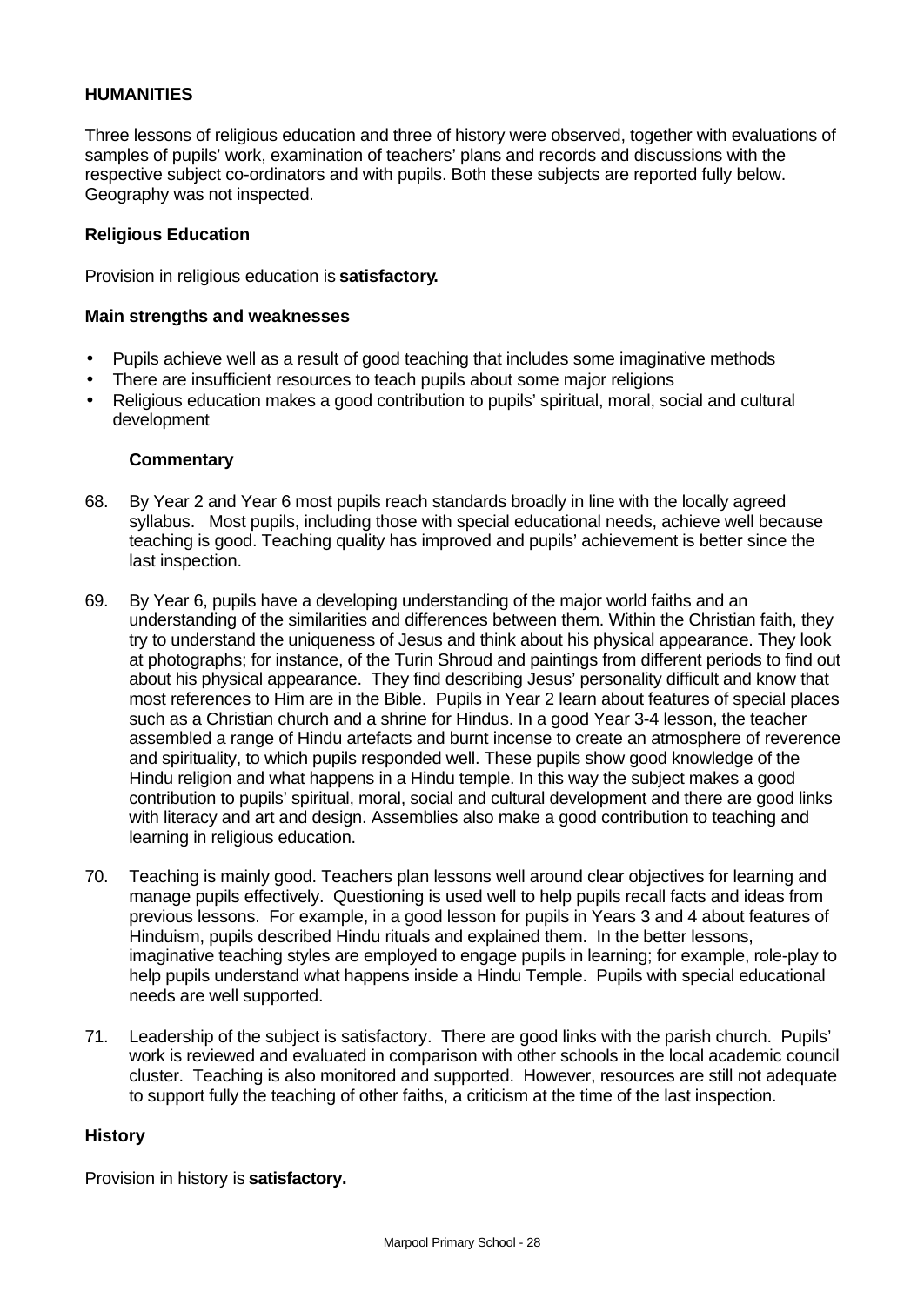# **Main strengths and weaknesses**

- The effective teaching results in pupils developing a good understanding of people and events in the past.
- Pupils' low level of writing skills affects the quality and quantity of recorded work.
- There is a very good range of enrichment activities that enhance the curriculum.

# **Commentary**

- 72. Standards in Year 2 and Year 6 are broadly in line with those expected nationally. Pupils throughout the school make good progress and achieve well. Overall, provision is similar to the time of the last inspection.
- 73. Teachers emphasise the development of research skills and historical enquiry through practical 'hands-on' experiences. For example, seven year olds are developing a good understanding of chronology through looking at old toys. A very effective lesson was seen in which a teacher showed her old teddy bear to her class of six and seven year olds. The pupils identified characteristics that showed the age of the toy and were then enthralled by the story of its life, which had resulted in the wear and tear. The way in which this was presented contributed to the pupils developing a real sense of the wonder of history and an understanding of people's lives as history. They were then able to make good comparisons with another bear that was even older.
- 74. The good teaching of the older pupils enables pupils to use primary and secondary sources of evidence to research different periods of time and gain a good understanding of the features of the period under study. Because of pupils' limited literacy skills, the most effective learning resulted from first-hand evidence, although a number of pupils also use the Internet and information books to research their topic. Pupils' speaking and listening skills are developed well in lessons, where pupils are encouraged to discuss and to give opinions that they can justify from the evidence. A good lesson was observed in which ten and eleven year olds used pictures and texts to gain an understanding of what it was like to live in post-war Britain. Pupils had carried out research on the period for their homework and were able to present a range of interesting facts gained from talking to older relatives, books and the Internet. The teacher clarified and extended pupils' contributions to ensure that all pupils made good progress in their knowledge and understanding. Most pupils of this age are able to make notes on their findings. However, the school has adopted an approach of limiting the amount of extended writing in history to ensure that, when pupils write at length, expectations are high and pupils take particular time and effort to produce work of high quality.
- 75. The subject is well led and managed. The very well-organised co-ordinator has a good understanding of the subject's strengths and weaknesses gained from the monitoring of teaching and teachers' plans.. The school makes good use of the local environment, such as the town history trail and the city museum, to extend pupils' opportunities for first-hand experiences. A good range of visits and visitors brings the subject alive for pupils and results in their enthusiasm and interest for the subject.

# **CREATIVE, AESTHETIC, PRACTICAL AND PHYSICAL SUBJECTS**

Two lessons of music and three of physical education were observed. Examples of music tuition and the work of the choir were also seen. Assemblies provided additional opportunities to hear pupils sing. Discussions were held with the respective subject co-ordinators and both subjects are reported fully below. Art was not inspected. One lesson of design technology was observed and samples of pupils' work in the subject reviewed. In the one design technology lesson seen, pupils in Years 5 and 6 investigated different materials as part of their work on shelters. Features of the good teaching included the quality of questioning and planning. Management of the class was very good. The tasks given involved a good level of challenge. Some pupils explored a range of shelters such as tents, examining the features of their construction materials while others investigated and tested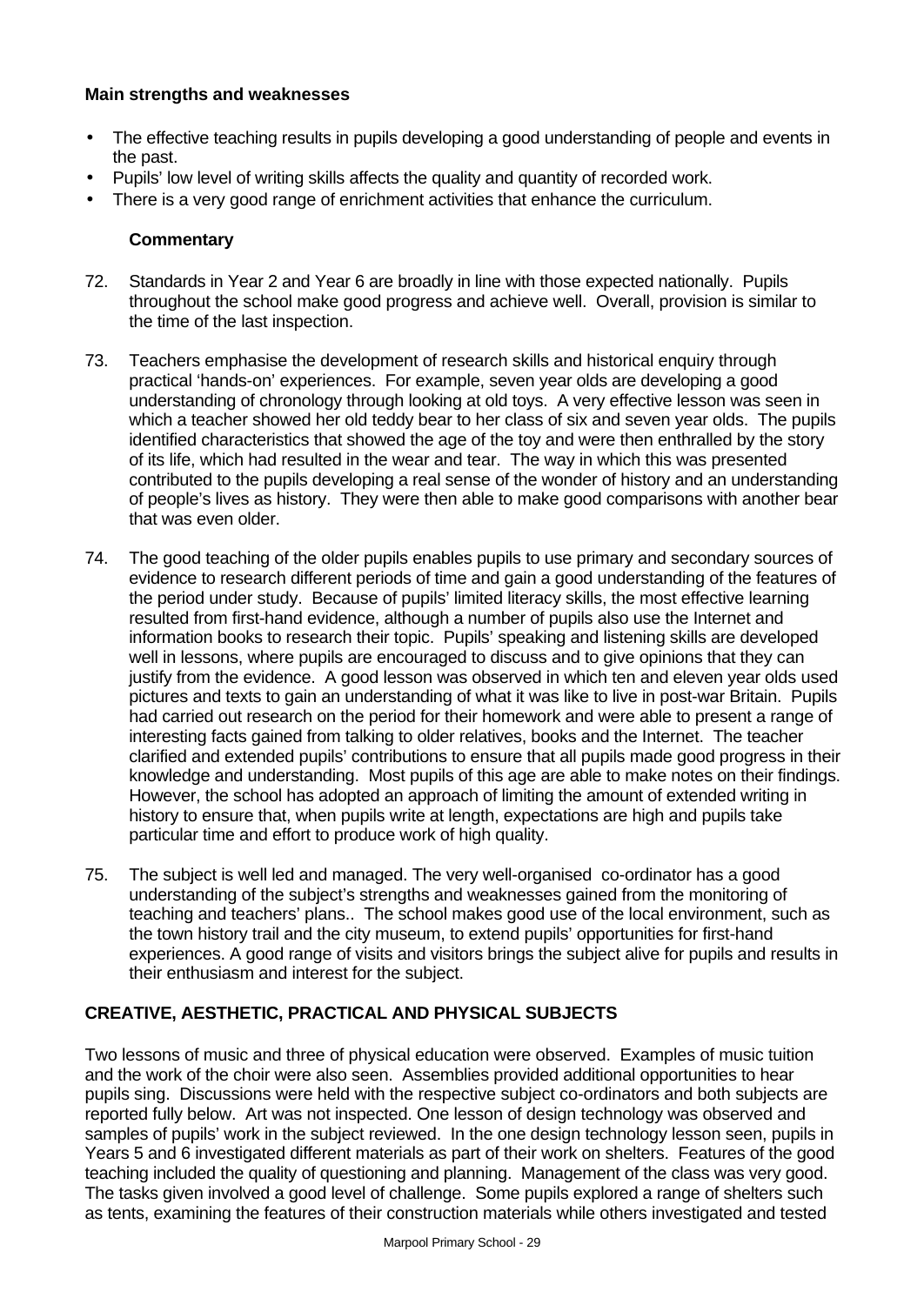different three-dimensional shapes to see how they added to the strength of a structure. Pupils made good progress during the lesson; they were encouraged to develop their ideas and suggest explanations. They behaved well, worked hard and enjoyed the lesson. The standards seen were in line with expectations.

# **Music**

Provision in music is **very good**.

# **Main strengths and weaknesses**

- Pupils make good progress through the school, especially in singing, playing instruments and composing, because of good teaching
- Extra-curricular provision is very good and this gives pupils many opportunities, particularly for talented musicians
- Very good leadership and management lead to teachers feeling confident and well supported

# **Commentary**

- 76. By Year 6, pupils' attainment in music is above expectations overall. Since they enter Year 1 with standards broadly in line with expectations this represents good achievement. Standards are particularly good in singing, playing instruments and composing. This is due to good teaching and the strong encouragement of pupils, both within lessons and in performances. Pupils play tuned and untuned percussion instruments confidently and hold their own part whilst others are playing. They sing songs with as many as four parts and are aware of how they fit together to achieve the overall effect. Whilst pupils compose their own music well, their recording, using conventional notation, is satisfactory.
- 77. Teaching is good and pupils learn well. It is characterised by good planning and questioning and high expectations of pupils. Classes are well managed and lessons are stimulating and lively; in consequence, pupils' behaviour and attitudes are good. They enjoy the lessons and work hard. There are many opportunities for developing music out of school time. Around 50 pupils from Years 3 to 6 are involved in them. Tuition from specialist visiting teachers is provided for a variety of instruments at a cost that is subsidised by the school to make lessons more affordable. Pupils who have been learning for approximately a year are invited to join the Exmouth Primary Music Centre orchestra. This contributes well to the school's provision for gifted and talented pupils. Listening to, and learning about, music from other parts of the world also contributes much to pupils' cultural development. Visitors, including the Band of the Royal Marines, contribute to the good range of musical experiences.
- 78. Music is very well led and managed by the co-ordinator. The high standards in music reported at the time of the last inspection have been maintained. She has very good subject knowledge and gives very good support to her colleagues. She leads by example and has organised the very good opportunities for pupils to develop their musical abilities. Because she has observed lessons as part of her monitoring programme, she understands the strengths and weaknesses in teaching and learning. To assist the staff, a new scheme has been purchased to be used alongside the school's own scheme of work. Resources are good, with a wide range of instruments available for use.

# **Physical education**

Provision in physical education is **good.**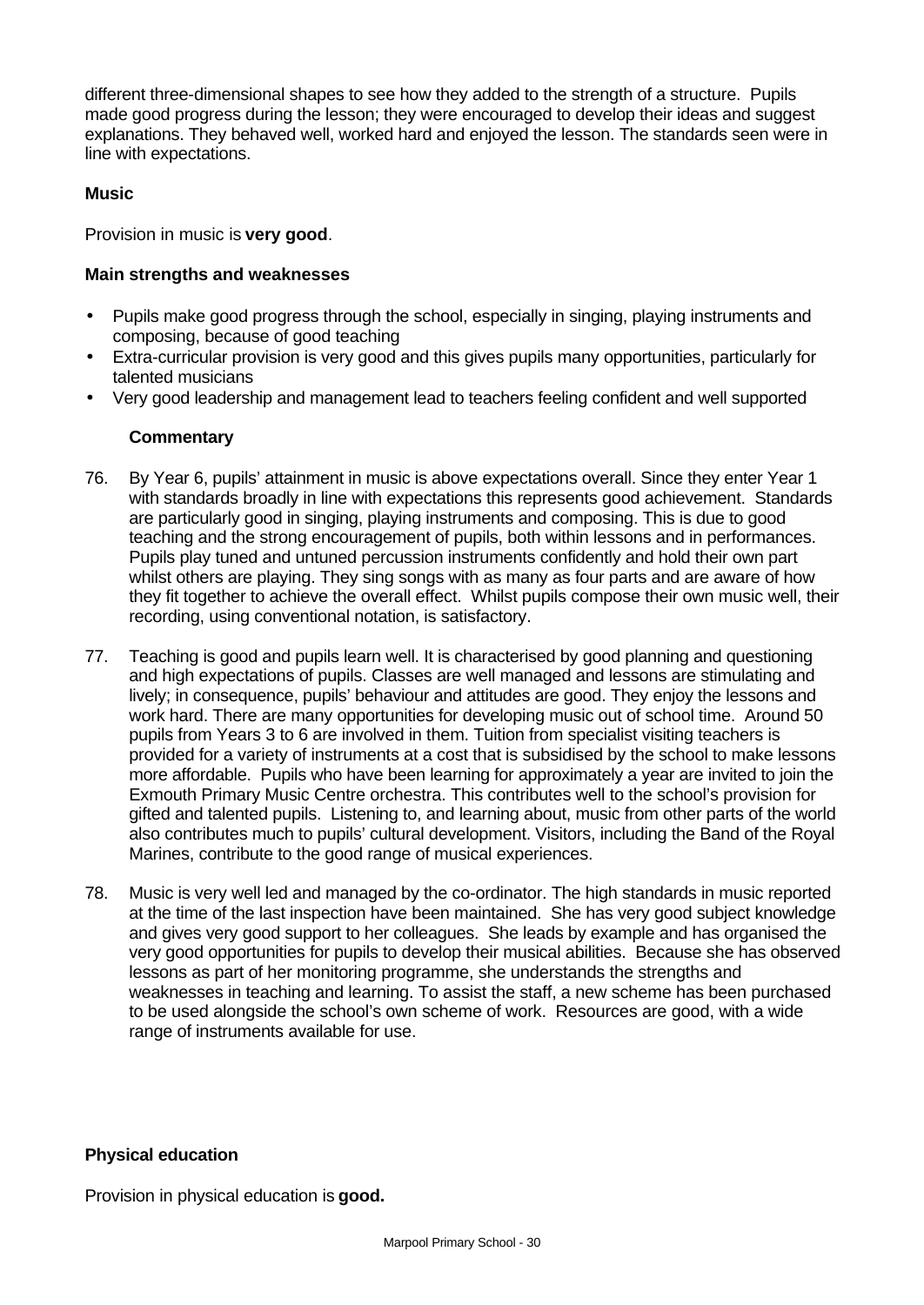# **Main strengths and weaknesses**

- Standards in PE are above average and pupils achieve well, especially in gymnastics
- Teaching is good and pupils achieve well
- The provision for extra-curricular activities is very good and clubs are well attended
- Leadership of the subject is good

- 79. Not all aspects of the subject were seen during the inspection, but evidence shows that standards in Year 2 and in Year 6 are at least average and above average in gymnastics. Pupils achieve well in the subject, including those with special educational needs, because of good lesson planning, good teaching and pupils' good attitudes and enthusiasm for the subject. Standards in gymnastics for talented pupils are very good, partly because of the very good extra provision made for them.
- 80. Pupils work safely and with due regard for each other; they move into space and take part in warm-up activities at the beginning of lessons. Older pupils flex and exercise their muscles in sequence at the beginning of their gymnastics lesson. In games, pupils in Years 3 and 4 can throw a ball accurately to a partner who can catch it. They bounce a ball and hit it with a racket towards a partner with increasing skill; the more able hit and return the ball in a rally lasting several returns. Gymnastics lessons are a strength. Pupils in an excellent Year 5 and 6 gymnastics lesson demonstrated very good rolling techniques such as forward and backward rolls and then linked three different rolls naturally into a graceful sequence of movements as a result of very good coaching from their teacher. They progressed very well in their skills because their teacher constantly assessed their work, provided individuals with expert advice, and maintained a very brisk and demanding pace throughout. Teaching quality has improved since the last inspection and the pupils' high standards reported then have been maintained. Teachers plan their lessons well and use the good range of resources appropriately. They have good subject knowledge which shows in their teaching of new skills and techniques. Pupils are generally very well managed.
- 81. Swimming is well organised for pupils in Years 3 to 6 and pupils achieve the standards expected. Those in years 5 and 6 take part in a residential experience which includes wall climbing, canoeing and raft building; this also makes a good contribution to pupils' social development. The school takes part in a wide range of competitive sports such as football, volleyball, swimming and cricket. There are also very good extra-curricular activities provided for all pupils such as two gymnastics clubs. The gymnastics teams successfully compete in a range of competitions and the boys' team is to take part in the national championships. Pupils also benefit from expert coaching; for example in football in collaboration with a professional club.
- 82. Leadership of the subject is good. The subject leader is very knowledgeable and supports teachers well. The curriculum is well planned and organised and the good resources well managed and used. The school has good facilities for physical education, including hard and grassed surfaces, which it uses well.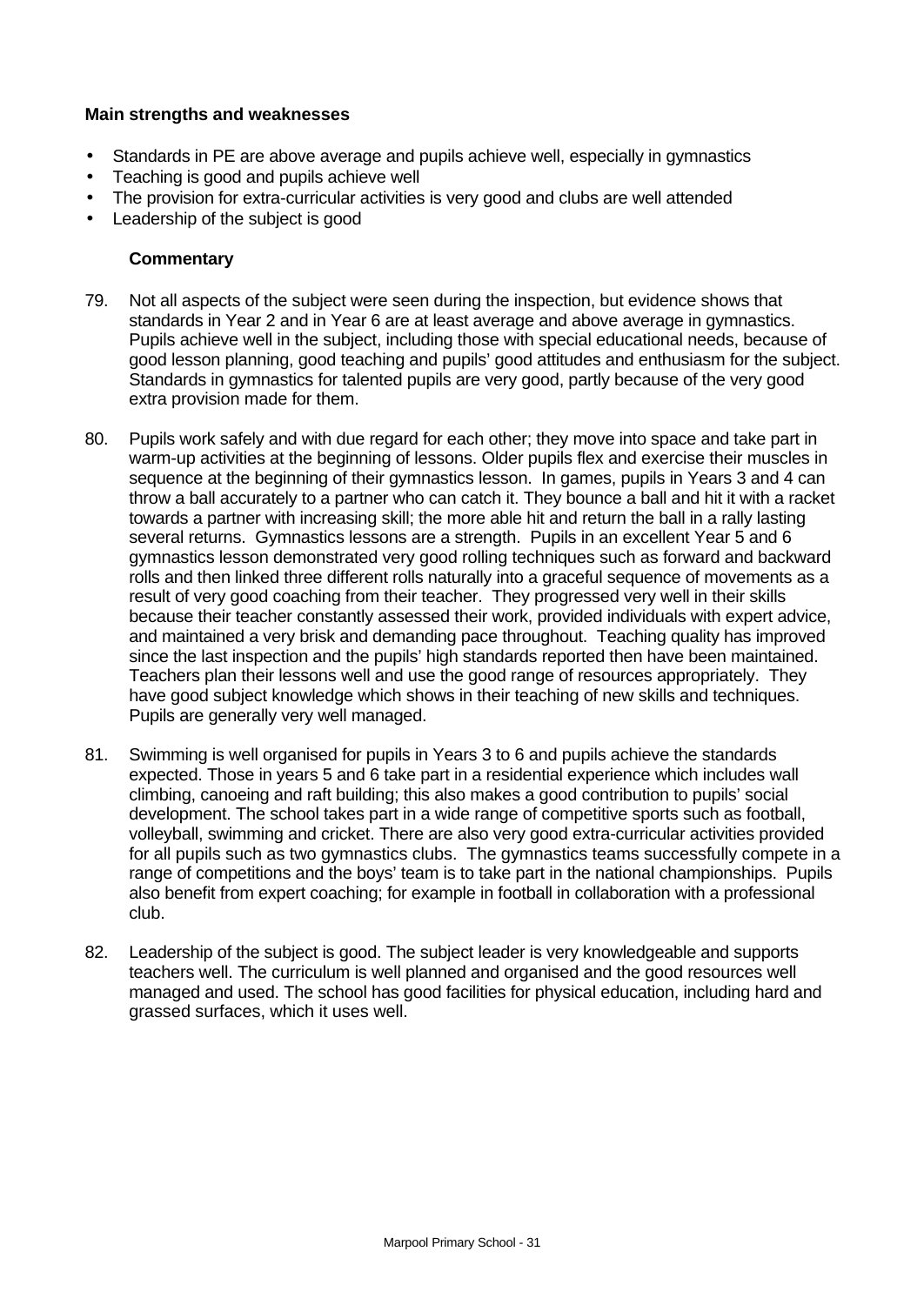# **PERSONAL, SOCIAL AND HEALTH EDUCATION AND CITIZENSHIP**

Provision in personal, social and health education and citizenship is **very good.**

## **Main strengths and weaknesses**

- Teaching is good; pupils are managed well. Pupils' social skills are developed very well.
- The very well planned curriculum is very broad and includes citizenship and healthy living.
- A very good range of links, both locally and through European ties, broadens pupils' awareness and develops their sense of responsibility.

- 83. The caring and supportive school ethos promotes pupils' personal and social development very well. Circle time is used effectively to enable pupils to share and take turns and to discuss different topics. Class rules and expectations of behaviour are made explicit to pupils and are clearly understood. Pupils are keen to earn points for good work and behaviour and their success is celebrated. Health education is addressed systematically through other subjects such as science, as well as in dedicated PSHE lessons. Pupils are encouraged to think about keeping fit and healthy eating. The wide range of extra-curricular clubs related to keeping fit, which involve many of the pupils, makes a good contribution to pupils' awareness of this aspect of their development.
- 84. The curriculum is extremely well planned, with links to other subjects clearly identified. Teaching quality in all the three PSHE lessons observed was at least good and some, very good. Pupils are given very good opportunities through all aspects of the work of the school, including lessons, extra-curricular activities and residential visits, to develop confidence and respect for themselves and each other. The well-established School Council also contributes significantly to pupils' independence and sense of responsibility. Specific initiatives, such as the 'Comenius Project' and links with other schools in Europe promote pupils' understanding of the wider community.
- 85. Much of the day-to-day teaching throughout the school contributes to pupils' very good progress in personal and social skills. Pupils develop confidence and self-esteem and are prepared well for the next stage of education because of the effective behaviour management strategies used, the opportunities to contribute in lessons and the expectations for initiative and responsibility.